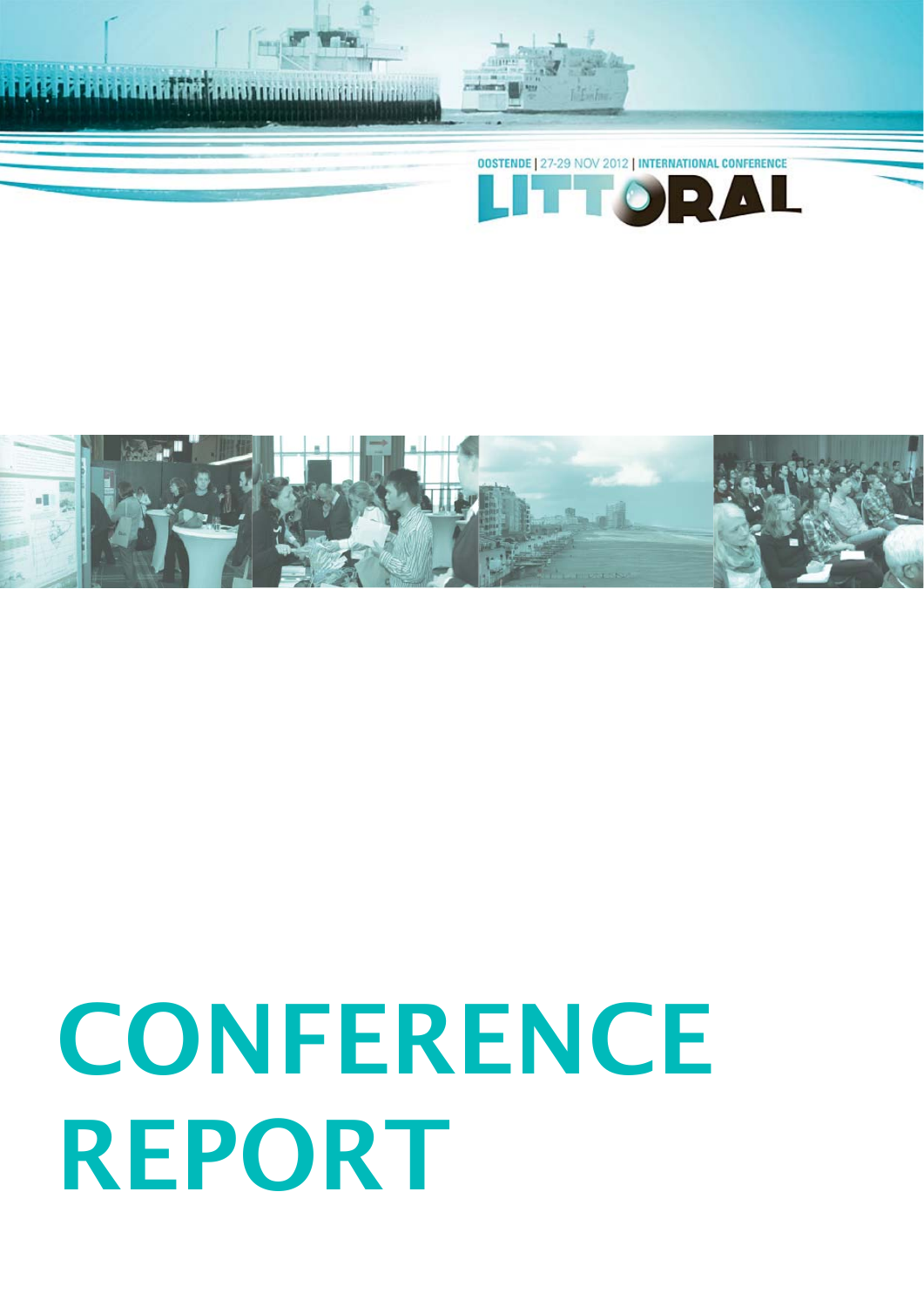|                                        |                                               | Ħ                                                                                                                                                                                                                   |
|----------------------------------------|-----------------------------------------------|---------------------------------------------------------------------------------------------------------------------------------------------------------------------------------------------------------------------|
|                                        |                                               |                                                                                                                                                                                                                     |
| 3                                      | <b>Table of Contents</b>                      | Plenary welcome session                                                                                                                                                                                             |
| 5<br>5<br>5                            | Session 1<br>Session Chair<br><b>Speakers</b> | <b>Coastal Management</b><br>Brian Shipman<br>Cathal O'Mahoney, Anthony Gallagher, Emma<br>McKinley, Lyndsey Dodds                                                                                                  |
| 6<br>6<br>6                            | Speakers                                      | Session 2a Sustainability<br>Session Chairs Mike Mannaart & Maria Ferreira<br>Marko Prem, Laura Booth, Henning Sten Hansen,<br>Holger Janssen, Frank Maes & Emiliano Ramieri                                        |
| <b>Poster Pitch Presentations</b><br>8 |                                               |                                                                                                                                                                                                                     |
| 9                                      | <b>Conference Dinner</b>                      |                                                                                                                                                                                                                     |
| 9<br>9<br>9                            | Session 3<br>Session Chair<br>Speakers        | <b>Nature Conservation</b><br>Peter Burbridge<br>Micheal O'Briain, An Cliquet, Sarah Vanden Eede,<br>Nardine Stybel, Michiel Smits, Bert Van den Bergh,<br>Ramunas Povilanskas, Humood Naser, Annemie<br>Volckaert. |
| 11<br>11<br>11                         | Session 4<br>Session Chair<br>Speakers        | Innovative Infrastructure<br>Jean Berlamont<br>Simon Claus, Nabil Ismail, Joost Stronkhurst,<br>Masahiro Ito, Charlotte Geldof, Jeroen De<br>Waegemaeker, Jan Schreurs, Marien Boers                                |
| 13                                     | Workshop on Coastal Governance                |                                                                                                                                                                                                                     |
| 14                                     |                                               | Workshop on Sustainability                                                                                                                                                                                          |
| 16                                     |                                               | Workshop on Climate of Coastal Cooperation                                                                                                                                                                          |
| 17                                     | <b>Closing Plenary session</b>                |                                                                                                                                                                                                                     |
| 19<br>19<br>19<br>19                   | <b>Excursions</b>                             | The estuary of the Yser: a site in transition<br>The Zwin: a Cross-border cooperation<br>Port of Zeebrugge: impact of an evolution, reaction of the environment                                                     |

- 
- 20 Scientific committee<br>21 Organising committe Drganising committee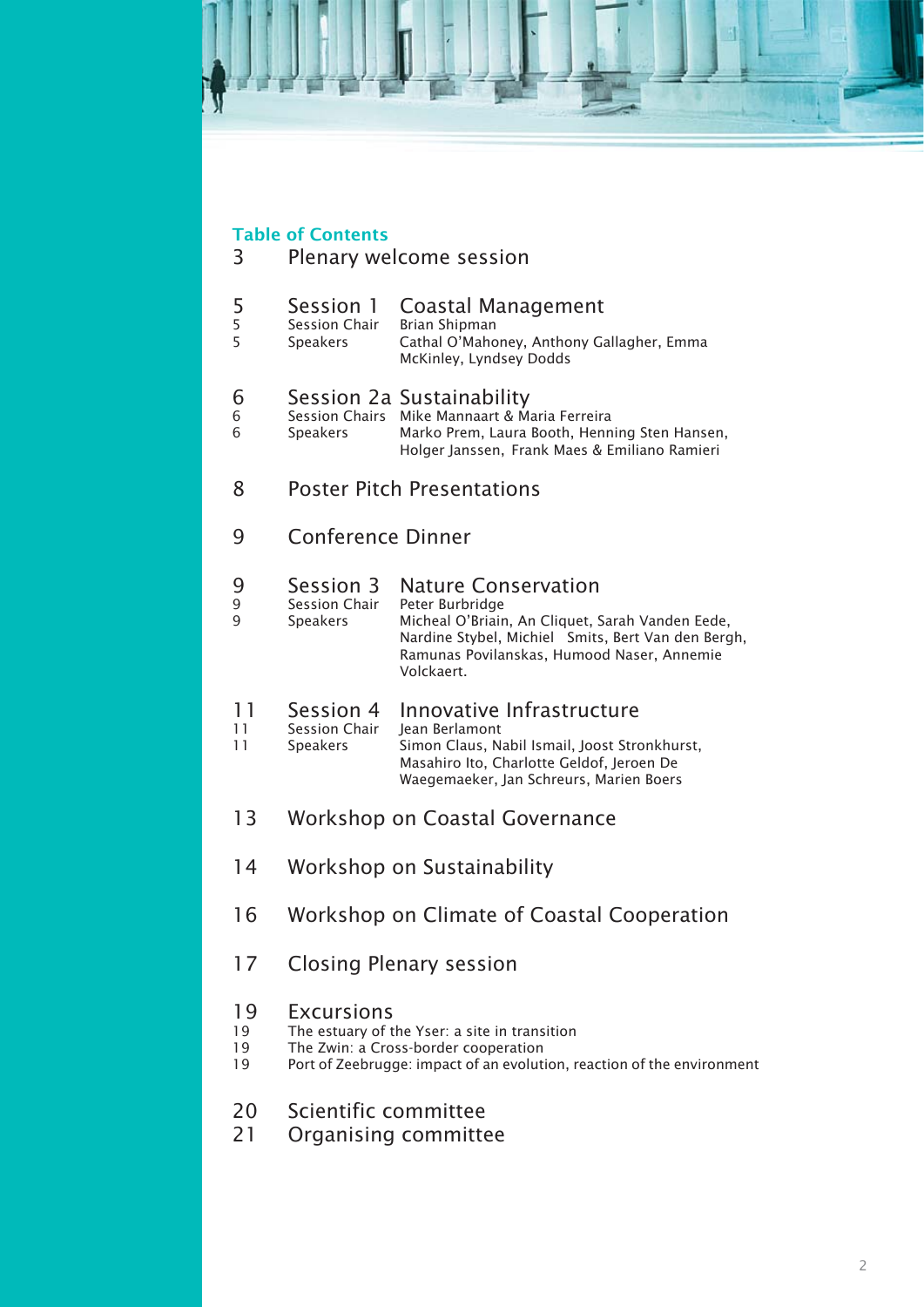

# Plenary welcome session



On behalf of the Coastal Marine Union (EUCC) and the organising institutions, Kathy Belpaeme chair of the organising committee, officially opened the Littoral 2012 conference by extending a very warm welcome to all the participants. Thanking the sponsors she noted that Littoral 2012 had attracted 190 participants from 23 countries. Introducing Johan Vande Lanotte, Flemish Minister for the North Sea, she reminded the audience that

in his former capacity as Chairman of the EUCC, Minister Vande Lanottte had been instrumental in bringing Littoral 2012 to Ostend.



Minister Vande Lanotte welcomed the delegates to a "meeting of ideas" and stressed the need for a new and integrated way of thinking about how we manage our seas and coasts. Describing the port of Ostend as an ideal case study for Integrated Coastal Zone Management (ICZM) and Marine Spatial Planning (MSP) in action, he commented on the interplay amongst the various local stakeholders: the coastal residents and their concerns about pollution, the tourism

industry, the establishment of a new offshore energy hub, and the concerns of the fishing industry. Whilst recognising the importance of scientific and academic input into finding appropriate solutions, he stressed that ultimately solutions must be practical. He said the open nature of the sea presented policy makers with enormous challenges and that ICZM and, even more so, MSP must be developed with international collaboration.



The current EUCC president, Hendrik Oosterveld, opened his presentation by paying tribute to Minister Vande Lanotte in his former role as President of the EUCC. Mr. Oosterveld went on to thank the organising committee before welcoming all participants and pointing out that "not only do you work in this domain but you also shape it's future". Stressing that our coasts and marine environments were under threat, he said we must find ways from

local to national level to address and manage these challenges. Mr. Oosterveld highlighted the increasing demands for energy and the impact of climate change and questioned how we balance developing our coasts with diminishing financial resources. Such considerations, he remarked, would have an impact on the four thematic areas, coastal management, sustainability, nature conservation and innovative infrastructure. He hoped that the EUCC

could contribute to solving these problems, to achieve healthy seas and attractive coasts for people and nature. Quoting the vision of the EUCC, he said that we need a new and sustainable balance between planet, people and profit and that we must cooperate and maintain an open dialogue between the various actors. He stressed the need to build bridges because research and management of coastal and marine domains requires international cooperation and budget. Finally hoping that Littoral

2012 would have a positive impact, he concluded by saying "we have to shape the future of our coasts and seas" and "together we can do more".



Jeroen Casaer, Policy Officer with DG Environment of the European Commission, discussed the joint initiative on ICZM and MSP in the context of the new EU policies and Directives. Forty percent of EU citizens live in coastal areas which by default have a high economic and ecological value. The challenge, therefore, is how to reconcile the developing maritime economy with the conservation of our coastal regions. He highlighted the

risks of climate change and the related threats of coastal erosion, salt water intrusion, and sea-level rise, noting that a rise of 1m in sea-level would displace 13 million people. He went on to say that "ICZM and MSP should provide a means to support the sustainable development and use of coastal resources". He said that in its most simple form, ICZM was about good governance and that communication was vital. However, it required a "national stocktaking" and also interaction between member states. Describing MSP as the appropriate allocation of space in a limited maritime area, he said that "different interests must be reconciled" and that the various stakeholders must communicate with each other to achieve this.

Minister Vande Lanotte: "(this is) a meeting of ideas, we need a new and integrated way of thinking"

Hendrik Oosterveld: "not only do you work in this domain but you also shape it's future"

Jeroen Casaer "ICZM and MSP should provide a means to support the sustainable development and use of coastal resources".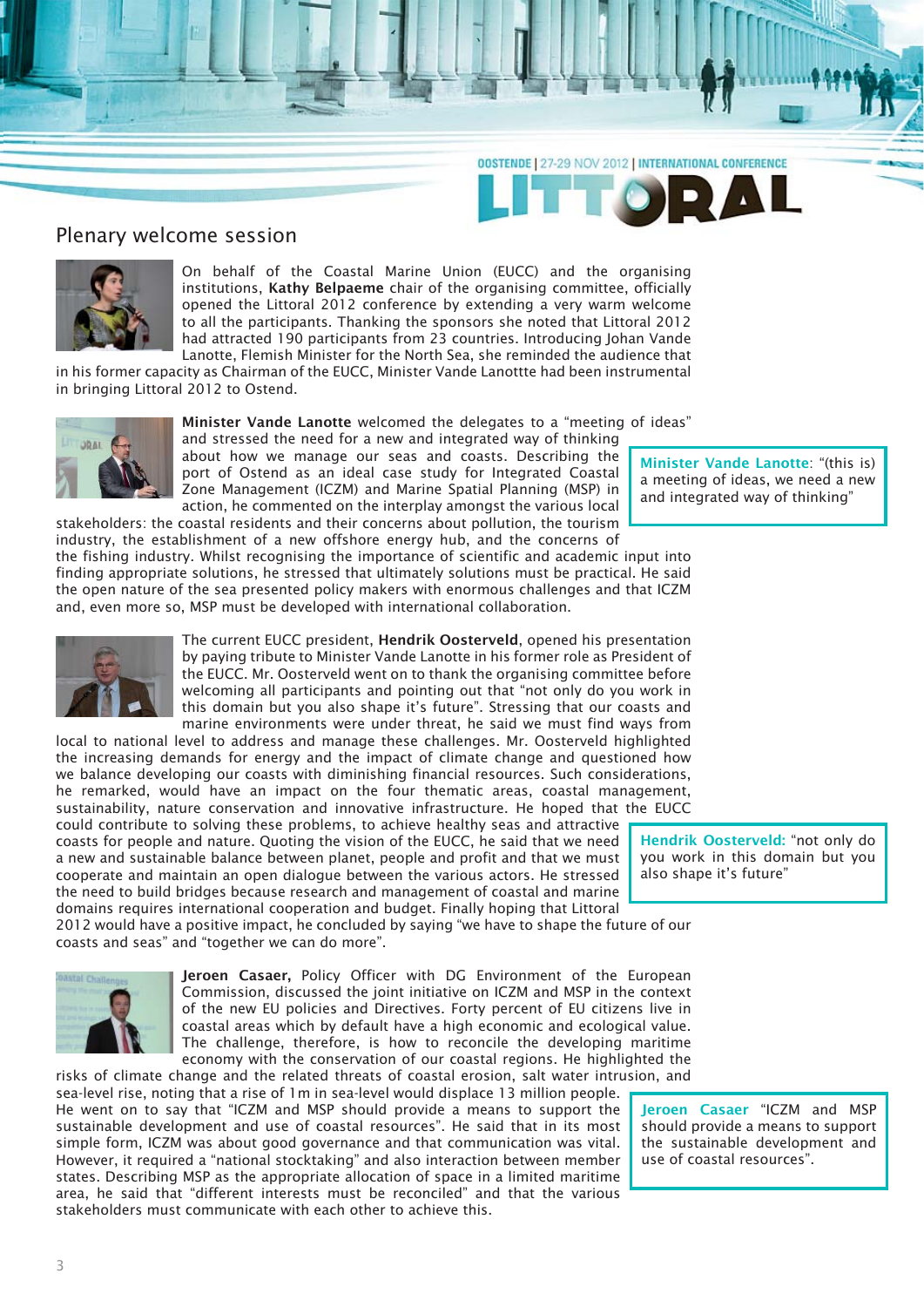

In his opening keynote address, Brian Shipman (United Nations Environment Programme, UNEP), gave an inspiring and provocative presentation entitled, "A new ICZM for a new era," in which he provided a holistic and somewhat critical review of the progress of ICZM over the past 20 years. He also presented a new concept which he referred to as "iCZM2.0". A key message of his presentation was that ICZM had been too slow to evolve. As such it had lost ground to new policies and a lot of its achievements had been short-term and project based. He presented iCZM2.0 as a new approach to reinvigorate the process, where the "i" represents key characteristics of effective ICZM, namely, integrated, intelligent, iconic, interactive and

Brian Shipman "In respect of ICZM, the status quo is not an option".

important. iCZM2.0, he said, must be an overarching policy framework that must operate at the nexus between policy and programmes. To ensure its legitimacy, ICZM must be embedded in legislation whilst also being clear and simple and providing a vision of sustainable development. He stressed that it must continue to reinvent itself to remain relevant and it must be outcomedriven.

Some of the key points raised by the four plenary speakers were to be reiterated again and again in the sessions that followed. Sustainable management of our coastal zones will require consideration of the increasing multi-sectoral interactions supported by our coasts in light of the challenges presented by climate change and the global economic crisis. Long term, strategic, spatial, temporal and economic planning within a legal framework will contribute to finding practical, harmonious solutions.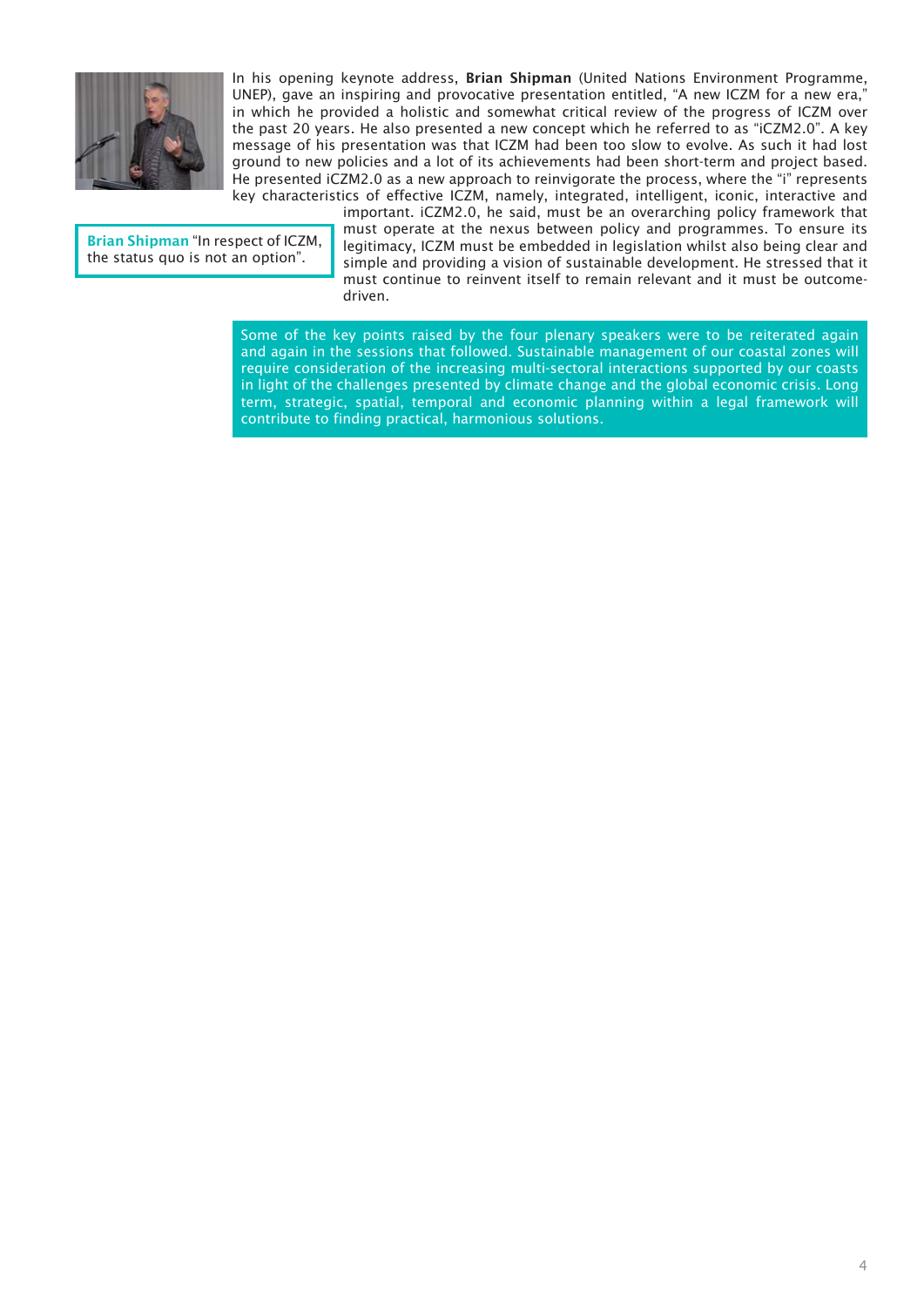#### Session 1 Coastal Management Session Chair Brian Shipman Speakers Cathal O'Mahoney, Anthony Gallagher, Emma McKinley, Lyndsey Dodds

The first session of the Littoral 2012 conference on the theme of Coastal Management was introduced and chaired by Dr Brian Shipman. It included four speakers from the UK and Ireland all focusing on the areas of coastal governance, capacity building and the significant role of stakeholders. A constant theme in the presentations was the importance of stakeholder cooperation and participation. Achieving effective stakeholder interaction involved identifying shared objectives. Communication of ideas using various tools such as scenarios, visualisation, community interaction programs and education were vital to the process. Once stakeholders were involved, the process must be transparent, the dialog should be clear and engender trust and ownership amongst the various actors. Having achieved momentum ways must be found to continue the process beyond the lifetime of the project's funding period.

Presenting "Capacity building for climate change," Cathal O'Mahony discussed the IMCORE project, which aims to reduce the ecological, social and economic impacts of climate change on the coastal resources of North West Europe. He focused particularly on a new mode of partnership and collaboration between research centres / academia and local government / regulatory bodies which he called the "Expert Couplet Node" (ECN). He described how ECNs were established at selected sites throughout North West Europe and detailed a five-step process whereby a number of tools and methods for interaction in the context of climate change adaptation were tested. All of the learning and outcomes of this process has been encapsulated into a single repository for practitioners and policy-makers available at www. coastaladaptation.eu.

Anthony Gallagher's presentation explored how coastal communities were adapting to climate change. Discussing the project "Coastal Communities 2150 & Beyond (CC2150)," he focused on one particular community, the Solent in the UK, and examined how the exchange of information within the context of ICZM had helped this particular coastal community adapt to climate change. Anthony gave an overview of the main lessons learned from this project: effective stakeholder engagement takes time and requires specialized skills; communication is vital and all opportunities to maximize project communication should be explored; and finally attempts should be made to ensure continuation beyond the lifetime of the project. He also stressed the importance of involving young people in the process. In response to Brian Shipman's question on the challenges of stakeholder participation, he felt that it was important not to waste effort in chasing reluctant stakeholders, but to focus instead on those that were willing to engage in the process. He concluded by saying that "the consequences of hazards can be minimized and adaptation provides the most reliable means".

The challenges of stakeholder participation were explored further by Emma McKinley in her presentation "Maritime clusters: a governance success? Evidence from the Camis project". Defining a cluster as a "geographically linked group of companies and other associated institutions within a particular field," she highlighted the fact that successful maritime clusters have been shown to have a positive impact not only on the cluster members but also on the wider economy. Some of these benefits included increased knowledge, increased profile, greater profit and revenue. She also identified some of the common challenges faced by coastal communities including ageing demographic, high levels of youth migration, an overreliance on the tourism industry and peripheral location. Maritime clusters, she said, could play a strong role in encouraging coastal community regeneration. In reviewing best practice she highlighted effective communication and engagement with the local community and the development of strong relationships with local, regional and national government as being key.

Lyndsey Dodds then introduced the PISCES project which brings together the main activities in the Celtic Sea to increase understanding of ecosystem approach. She presented the PISCES guide, which explores the implementation of the ecosystem approach in the context of the EU Marine Strategy Framework Directive (MSFD) with a focus on the potential role of the stakeholders in policy implementation. She then described a constructive framework through which this could be achieved and reinforced some of the points raised in earlier presentations; the importance of having clear objectives and a proactive, representative approach, the importance of having stakeholders on board, and the need for continuance beyond the lifetime of the project. Noting that MSFD alone would not deliver an ecosystem approach, she agreed that it "can be very challenging to engage with stakeholders." To address this, it is important to be transparent and make stakeholders aware of the potential benefits of the process. It was impossible to bring everyone on board, she said, but by focusing on those who were receptive it is possible to build sufficient momentum to encourage reluctant parties to engage.

Key words session: *Coastal communities under threat Stakeholder engagement, Dialogue Trust Ownership Transparent process, Longevity.*







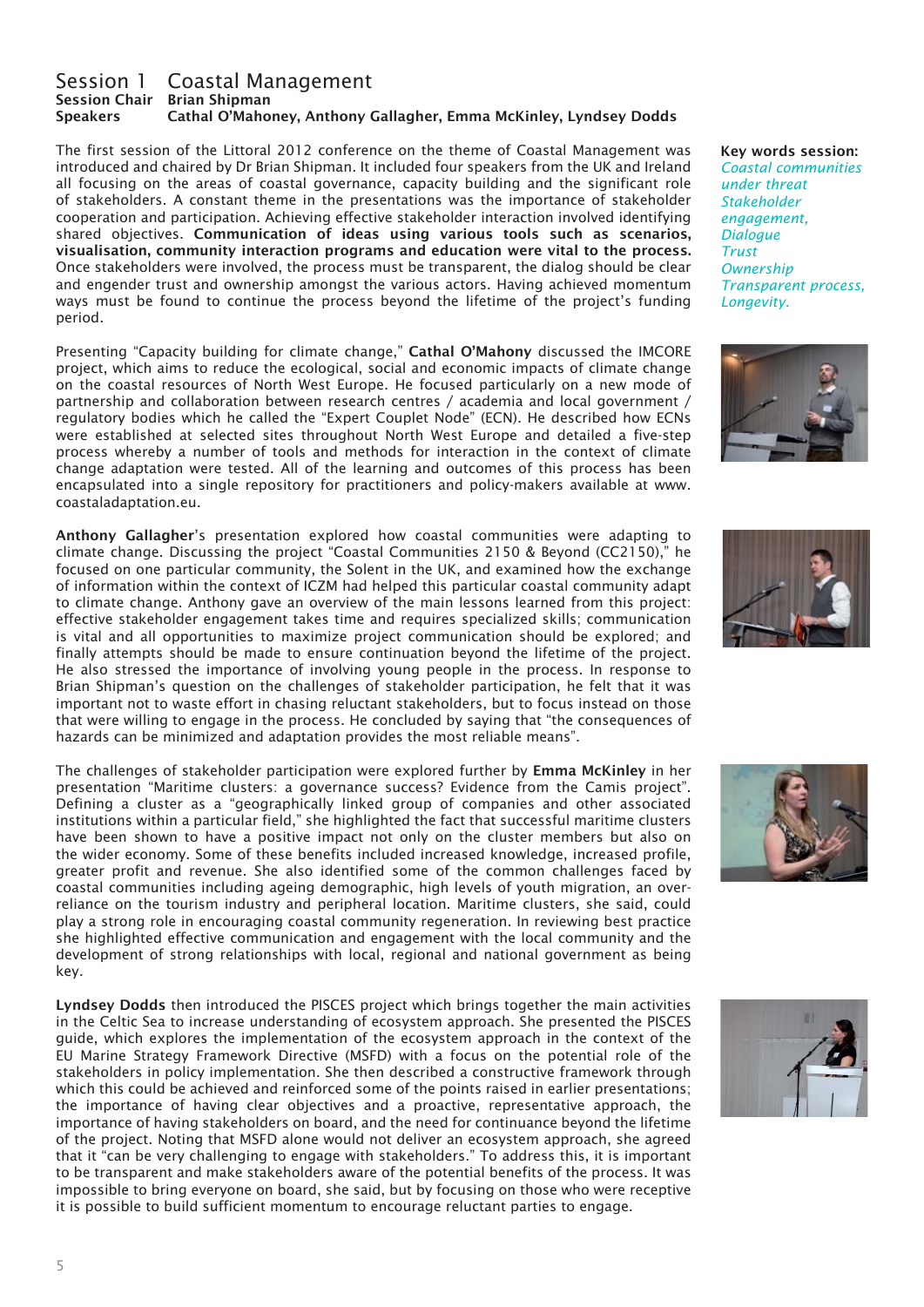#### Session 2a Sustainability<br>Session Chairs Mike Mannaart & N Mike Mannaart & Maria Ferreira Speakers Marko Prem, Laura Booth, Henning Sten Hansen, Holger Janssen, Frank Maes & Emiliano Ramieri



Session 2a Measuring Sustainability, chaired by Mike Mannaart and Marria Ferreira, started on a positive note with a keynote address by Marko Prem on the successful implementation of ICZM in the Mediterranean. The five subsequent speakers all discussed practical examples of ICZM and the requirement for informed decision making. Knowledge was the key to effective ICZM, be it

Key words session: *Informed decision making Local knowledge Risk assessments Fostering trust, Knowledge is key*

scientific or local. Indentifying the unique sectoral interactions and pressures in each scenario provided information on the current and future state of our coasts and facilitated informed decision making.

Presenting "ICZM protocol for the Mediterranean – a legal frame for managing coastal systems" Dr Marko Prem (UNEP), began by providing a historical perspective of ICZM in the Mediterranean from the signing of the Barcelona Convention and development of the Mediterranean Action Plan (MAP) in 1975. Explaining that it became quickly apparent a legal instrument was required for successful implementation of the measures required to ensure protection of the marine environment and the coastal region of the Mediterranean, he then described in detail the action plan which led to the successful implementation of the ICZM protocol in the Mediterranean. One of the key messages from his presentation was the importance of establishing a legally binding ICZM process, reinforcing comments made by Brian Shipman in his key note address. In discussing stakeholder interaction, he stressed the importance of identifying the main players and of creating the right atmosphere for constructive dialogue with stakeholders. He said that "trust" and "ownership" were the key to success in any stakeholder interaction. In concluding, he stressed that highlighting the benefits of having a legally binding instrument in place was key to getting people to participate.

"Sectoral Interactions in the coastal zone", presented by Laura Booth and Fraser Milne presented a new means of identifying and illustrating the various sectoral interactions in coastal zones. By assigning interaction data to a colour coded matrix a picture emerged of the actual regional dynamics of coastal communities and effectively allowed the researcher to "conceptualise reality". Asking stakeholders themselves to assign their interactions as neutral, positive or negative proved useful in helping the stakeholder to reflect on the situation and filtered out "perceived" from "actual" interactions.

This system helped to identify hotspots requiring focussed future MSP and "helped to define the questions that need to be asked in the marine planning process". Moving on, they defined "managed competition" as mutual communication between stakeholders and informed scientific understanding, leading to the existence of a neutral state between sectors where there may have otherwise been conflict. In presenting an example of successful managed competition in practice in Montrose Bay Scotland Fraser Milne described science as the arbiter.

As part of the BLAST project Henning Sten Hansen described "COINS, an operational indicator system for coastal zone management". Setting the scene he stressed the strategic importance of the coastal zone, being home to a large percentage of European citizens, and emphasizing the threats facing them, both from climate change and anthropogenic activities He noted that several attempts have been made to define an indicator system supporting ICZM. Stressing that integrated coastal zone management requires information about the current and future state of the coastal zone, he described the COINS systems as a proto-type for an operational coastal indicator system and pointed out that the main challenge was a lack of harmonised data for the various European countries but concluded by saying that full implementation of the directive establishing an Infrastructure for Spatial Information in the European Community (INSPIRE) may solve this problem.



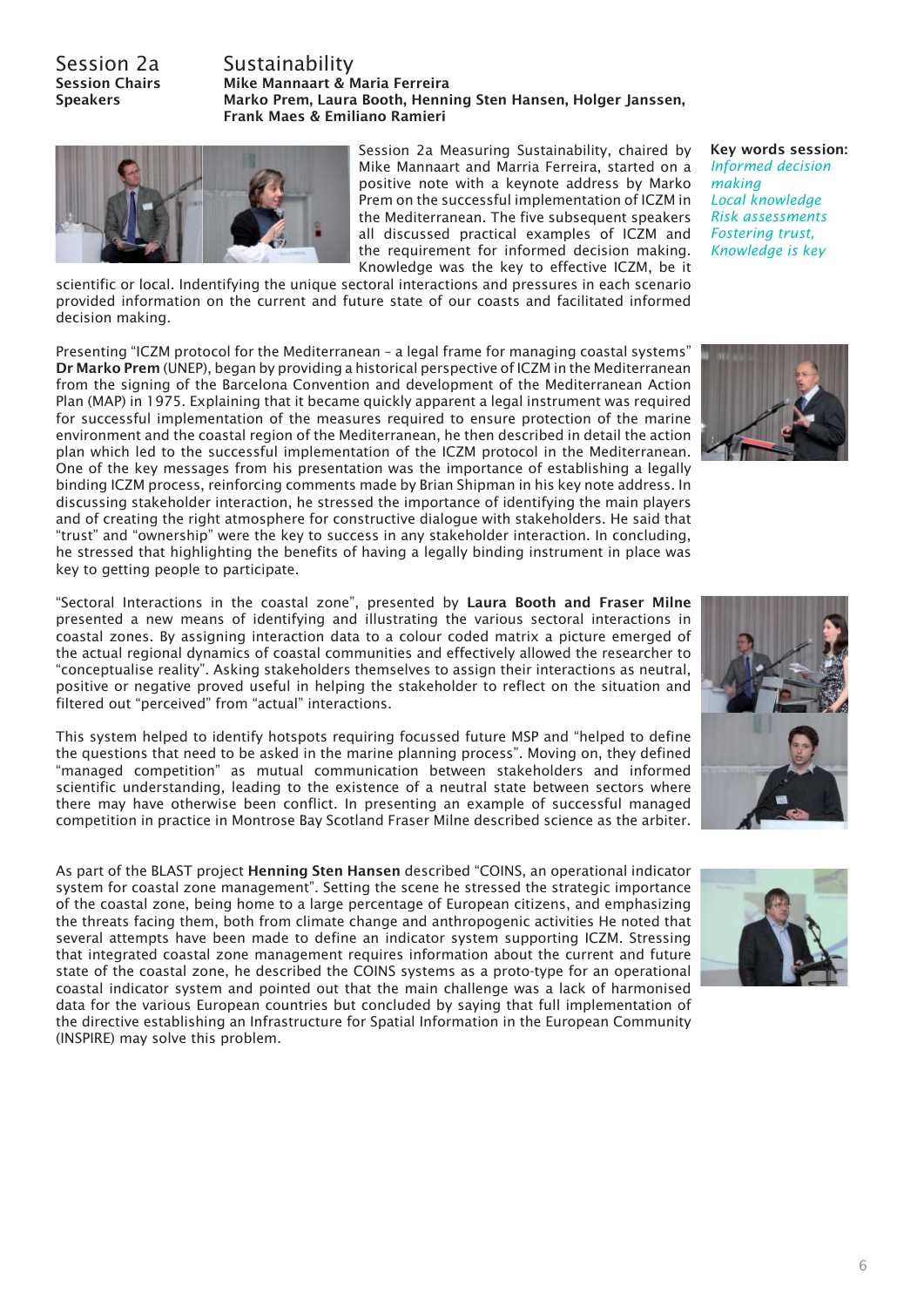

In "Transnational mapping: Towards a maritime spatial typology" Holger Janssen introduced the Wadden Sea as one of the last remaining natural, large scale, intertidal ecosystems. He presented the challenge of ensuring that the trilateral stakeholder forum tasked with sustainably developing this important ecosystem were properly equipped with the appropriate information. This required the development of an open and transparent spatial information tool which would help stakeholders to identify pressures, processes and conflicts in the Wadden Sea area and allow them to develop their own cross-border solutions. In turn this would help them to participate actively in the decision making process and better inform policy makers. He described the role of the EUCC in helping identify data sources, how this data was collected edited and merged resulting in the development of a stakeholder-coordinated tool. In concluding he stressed the importance of a transnational strategic MSP on seas and an integrated spatial planning on land and at sea. In concluding he said one of the challenges was in maintaining the data beyond the project's lifetime due to funding constraints.



A different perspective on how ecological knowledge can inform decision making and marine spatial planning, was presented by Frank Maes in "Local ecological fisheries knowledge in support of decision-making and marine spatial planning". He described how the indigenous local ecological knowledge (LEK) of fishermen in Belgium could supplement the scientific ecological knowledge "SEK' of Belgium's fisheries. Obtaining the LEK from fishermen about fisheries would improve knowledge about local ecosystems whilst also improving the relationships with the stakeholders by using their own knowledge on the local ecosystems that were part of their daily work. Describing how a sensitive approach, which fostered trust, produced a considerable degree of co-operation from the fishermen with the result that information was obtained on the cod, sole and shrimp fishing grounds which was about 90% reliable. He concluded by saying that LEK and mapping for MSP purposes in Belgium provided an additional means of identifying historical and current fishing zones.



As part of the review of the EU ICZM recommendation and related impact assessment process Emiliano Ramieri presented "Improving support of coastal information systems to ICZM". He defined Coastal Information Systems (CISs) and explored how identifying CISs requirements and policy options could improve their support to the concrete application of ICZM. Forty different CIS case studies were analysed and some general outcomes were presented, for example for the great majority of considered cases the CIS geographical area of interest is mainly defined by administrative boundaries. In only 30% of the cases had the area of interest been mainly defined according to an ecosystem-based approach. Policy options and impact assessment methodologies were reviewed.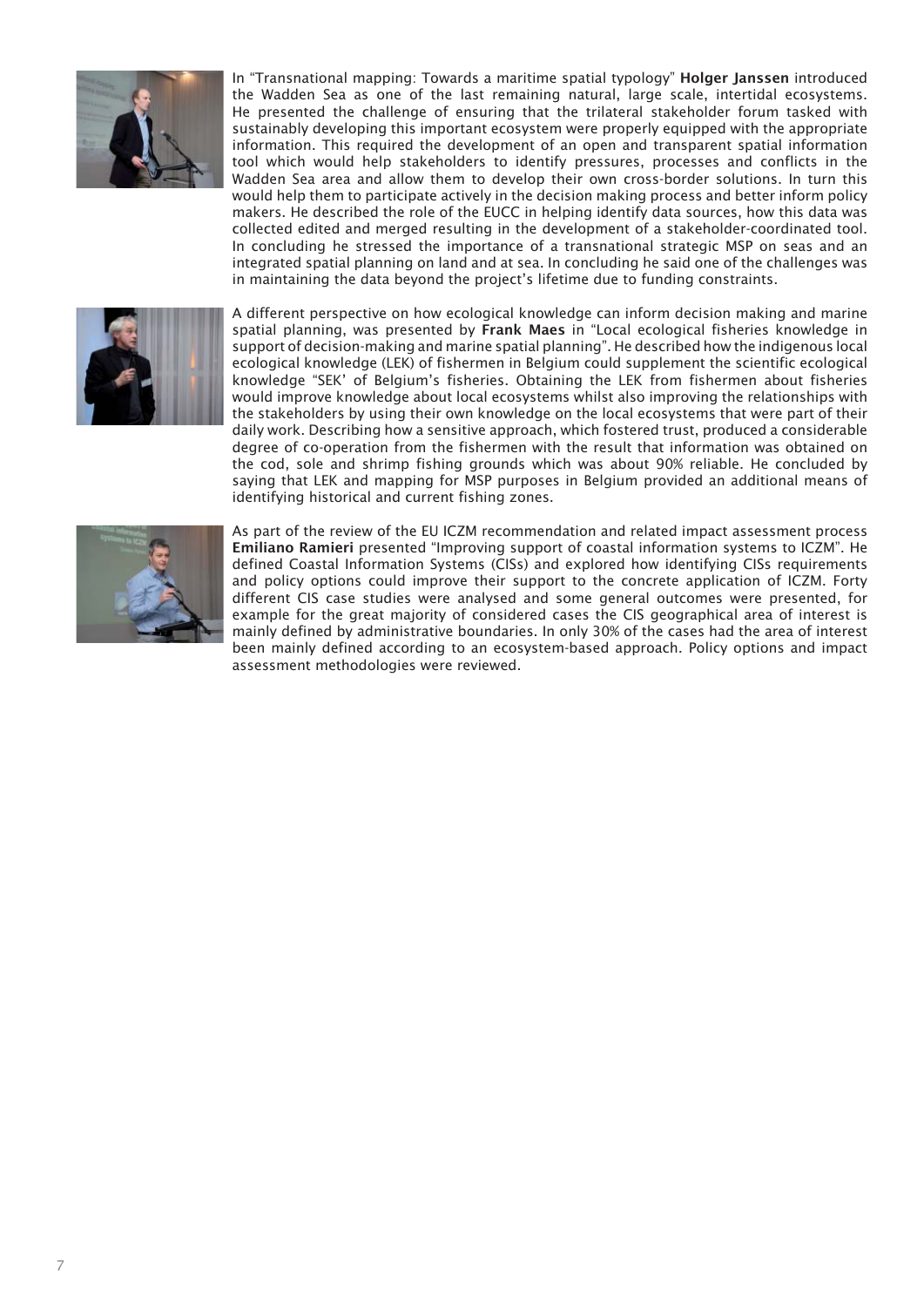## Poster Pitch Presentations

Introducing the poster pitch presentations, Kathy Belpaeme explained that it had been impossible to accommodate all those who wished to make oral presentations at Littoral 2012. However, the organisers invited all participants with a poster to give a brief pitch of their poster to the conference audience. Twenty eight participants took advantage of the opportunity to present their work in three minute slots, on subjects varying from "science policy interphases," the Pegaso project, presented by Ann Katrien Lescrauwet to "implementing a topabathy database in Mozambique" (Charles de Jongh). Several large international projects were presented such as; TransCoast by Toon Peters, a cooperative initiative in the two seas area to regenerate neglected ports and, in so doing, give a socio-economic boost to the port towns. SOCIOEC, which examines the socio-economic effects of the main management principles of the new Common Fisheries Policy and SEAFARE which aims to increase the sustainability of the aquaculture industry were presented by Frederico Cardona Pons. In this short but intense session the audience were provided with a brief introduction to a variety of projects in all four thematic areas.

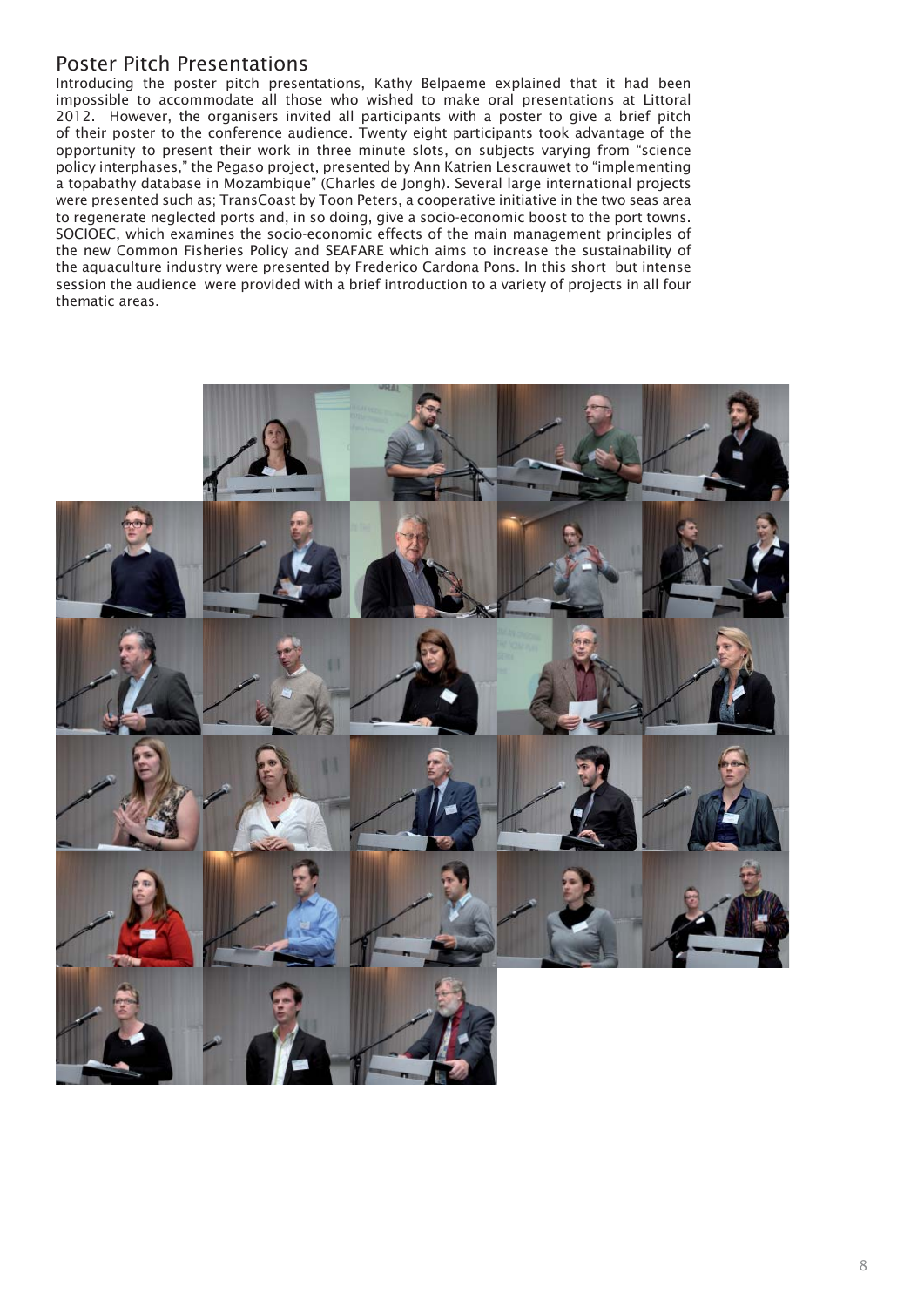# Conference Dinner

The conference dinner was held in the Ostend Queen restaurant on the top floor of the Kursaal Casino. On welcoming all the delegates to the dinner Mr Guido Decorte, member of the Provincial Executive of West Flanders, pointed out that as West-Flanders is the only

Guido Decorte: "by bringing together all the levels of governance responsible for different areas of the coast, the Coordination Centre is unique"

Belgian province with a coastline, ICZM is an important issue for them. Highlighting the Coordination Centre for ICZM in Ostend, he said they were privileged to be a partner, together with the Flemish government, the federal authority and the Flemish Marine Institute. In this sense, he said, by bringing together all the levels of governance responsible for different areas of the coast, the Coordination Centre is unique. He stressed how important the coast is to its coastal inhabitants and

highlighted initiatives to raise awareness of the coasts among tourists and young people.



## Session 3 Nature Conservation<br>Session Chair Peter Burbridge Session Chair Peter Burbridge<br>Speakers Micheal O'Briain Micheal O'Briain, An Cliquet, Sarah Vanden Eede, Nardine Stybel, Michiel Smits, Bert Van den Bergh, Ramunas Povilanskas, Humood Naser, Annemie Volckaert.

Key words session: *Anthropogenic impacts Safety versus nature*

*"if you can't measure it you can't manage it"*

*"strategic objectives minimise conflict"*



Following a key note presentation outlining the policy framework within which nature conservation must operate the rest of the mornings speakers provided a wide variety of examples of the challenges of nature conservation in practice. In a varied session the challenges identified by the speakers ranged from insufficient legal protection and the difficulties of conserving areas which spanned national boundaries to the anthropogenic impacts of land reclamation and marine litter.



In his keynote lecture, "Nature conservation in coastal areas, a delicate balance" Micheal O'Briain, DG Environment explored how it was possible to reconcile socio-economic development with biodiversity conservation. He presented an overview of the EU Biodiversity policy context and noted that whilst Natura 2000 was largely complete on land, it needs to be extended in the marine, particularly offshore. He pointed out that one major contributing factor to preserving marine biodiversity was the implementation of the MSFD. In examining how to deal with economic actors in the marine environment he presented the example of "siting" of windfarms and said that the key message was the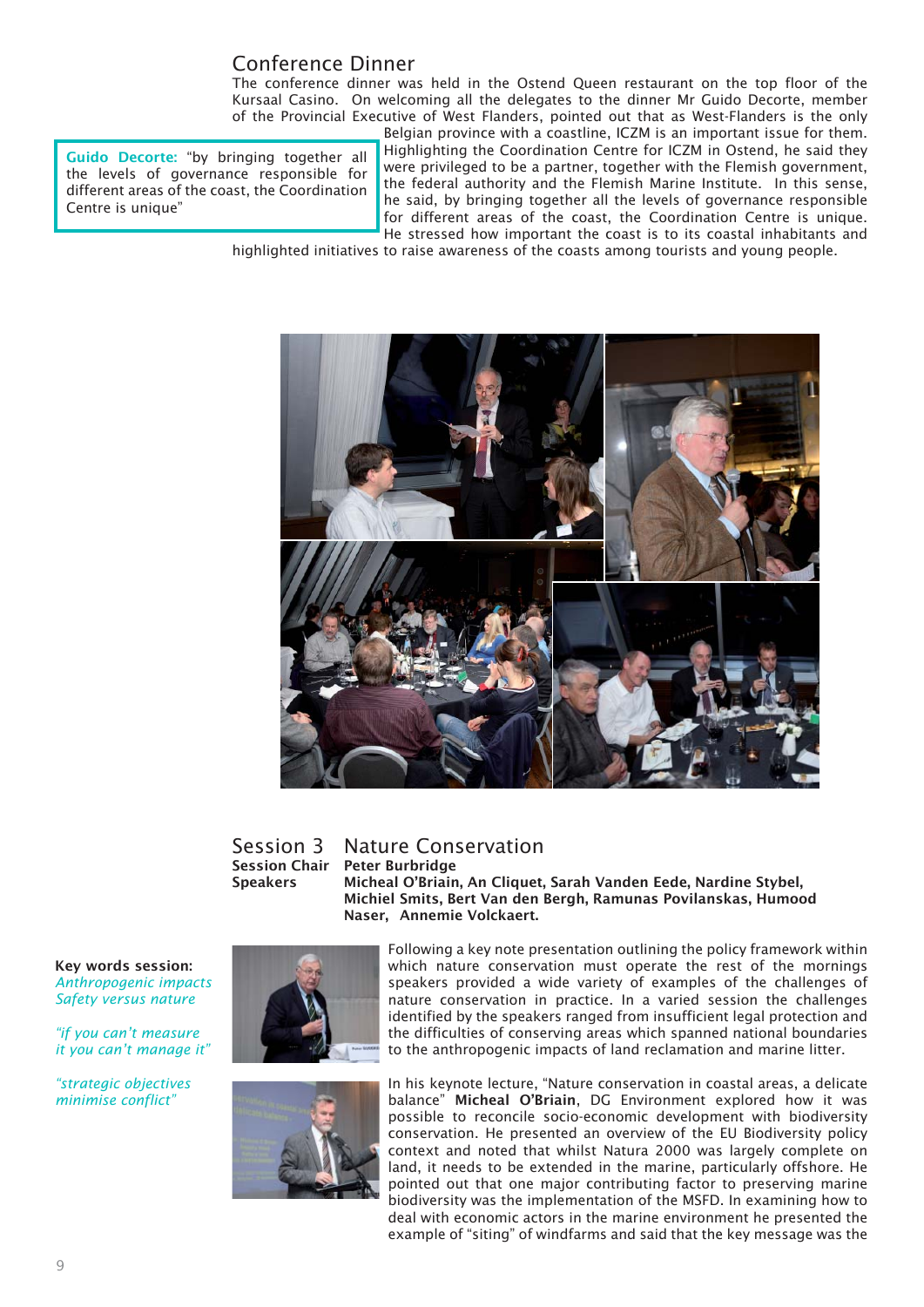need for strategic spatial planning over large areas. Presenting guidance on estuaries and coastal zones with particular regard to ports, he said it was important to "work with nature". By starting with strategic objectives in any conservation project conflict could be minimised. He stressed that Natura 2000 is not about stopping development but about ensuring the sustainable use of nature and that it offers a tool for where strategic spatial planning meets conservation and societal needs.

Michael O Briain: "Natura 2000 is not about stopping development but about ensuring the sustainable use of nature and that it offers a tool for where strategic spatial planning meets conservation and societal needs"



## With a focus on the legislation surrounding nature

conservation An Cliquet described the "conservation of Belgian marine 2000 sites " She gave a brief history of the legal basis for the conservation and management of marine Natura 2000 sites and the implementation of the law in Belgium. Noting that whilst 36% of Belgian waters were protected, legal problems still

remained, she then presented "Hercules @ sea, 10 works for a better legal protection of Belgian Marine

Natura 2000 sites". In a fascinating case study she described the parallel and conflicting legal processes to have an area off the Belgian coast "the Vlakte Van de Raan" designated as a marine protected area, whilst simultaneously being targeted by a wind energy company as a site for wind turbines. She

An Cliquet: "Hercules @ sea, 10 works for a better legal protection of Belgian Marine Natura 2000 sites"

described the actions of Minister Vande Lanotte, in designating a zone of the Belgian North Sea for economic activity, as an example of marine spatial planning in action.



Returning to the importance of knowledge based management decisions Sarah Vanden Eede explored "marine biological valuation maps as a tool for valuation of the Belgian coastline". The public she pointed out "don't realise the intrinsic value of biodiversity in shorelines as it is mostly hidden in the sand". She stressed how these shorelines were under attack from climate change and anthropogenic activities and queried whether we could protect ourselves and the beach ecosystem at the same time. She proposed ecosystem-based management & marine

spatial planning as a solution to this struggle but said that effective management required that the scientific information be translated. As a means of doing this she presented a Marine Biological Valuation (MBV) map. Describing MBV as "flexible, integrative and promising" she suggested that it be considered with other criteria to support decision making.



Nardine Stybel in her presentation "water quality improvement by mussel cultivation – case study Szczecin Lagoon, Baltic Sea" discussed the debate around the potential for zebra mussel cultivation as a means of improving water quality in a lagoon in the Baltic sea in order to meet the demands of the water framework directive. Discussing the difficult legal situation with regard to international and European environmental laws, together with the problems posed by stakeholders e.g. fishermen she said that projects such as ARTWEI helped to raise the possibility of

bioremediation tools with authorities and enhance acceptance on both sides of the lagoon.



In "Beach nourishment and the impact on Natura 2000" Michiel Smits discussed finding the right balance between coastal protection and nature conservation. Describing the Belgian coast as a dynamic environment where natural forces interact with anthropogenic coastal defense systems he cited beach nourishment as providing the main protective measure. Discussing the adverse impacts of beech nourishment on the sandy beach ecosystem he said that phased nourishment with natural sediment and natural slope would improve the speed and degree of

ecological recovery. Moving on to describe the legal framework which regulate these impacts, pointing out that there was sometimes an incoherent application of these rules he stressed the need for a more coherent structure.



In his presentation "Preventing erosion of tidal flats a large scale experiment" Bert Van den Bergh discussed attempts to reduce erosion of the tidal flats in the largest Dutch national Park, the eastern Scheldt. He noted the high natural value of mudflats in the Netherlands and explained how the construction of a storm surge barrier had resulted in a detrimental effect on the development of intertidal flats. Discussing the balance between nature conservation and financial considerations, he described a large scale experiment to examine alternatives to

nourishment such as sand retaining traps as an example of a search for an effective solution for conserving nature in coastal areas in an efficient and practical manner.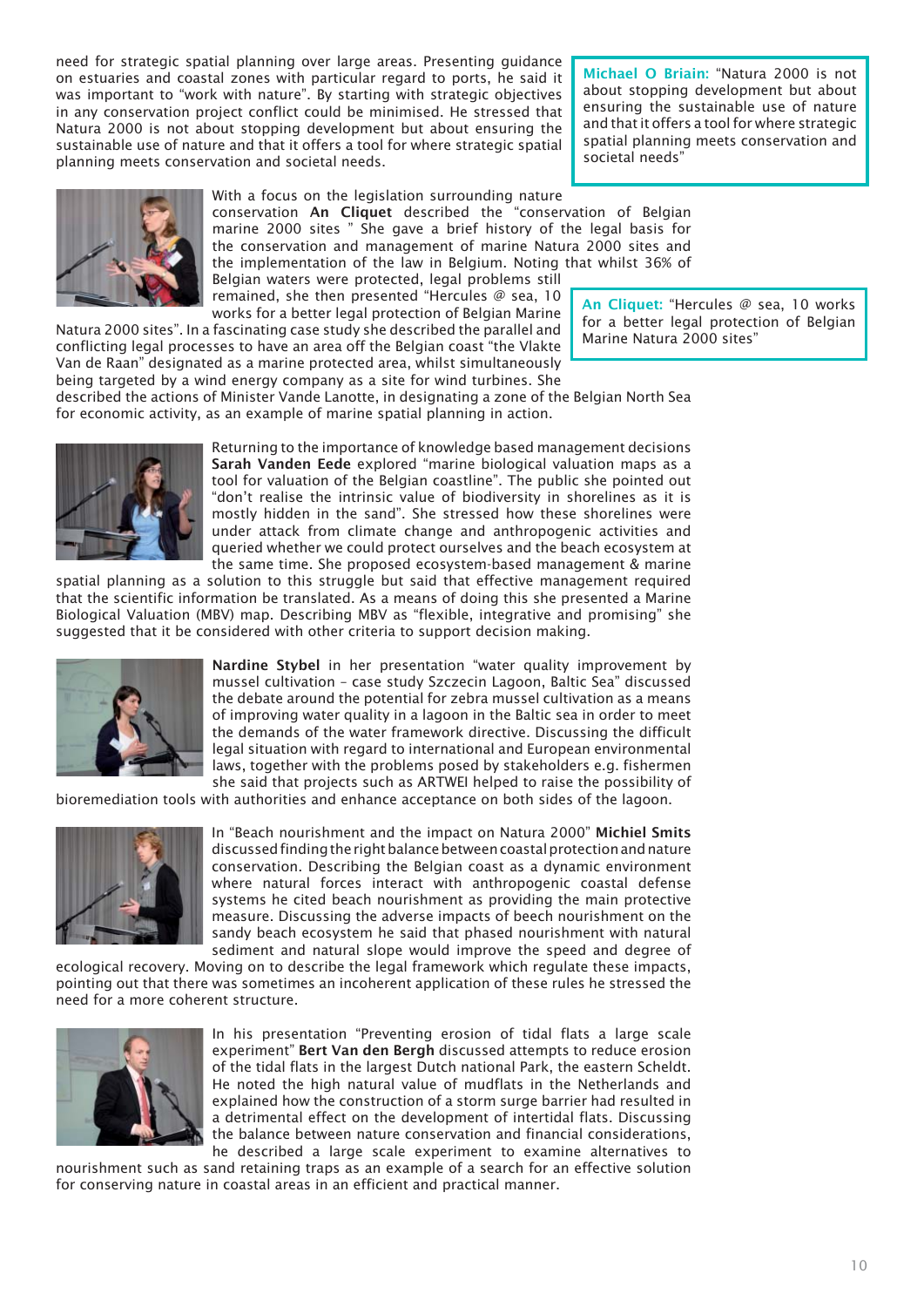

"A huge challenge" was how Ramunas Povilanskas described the "ARTWEI" project, a south Baltic, cross border cooperation project to reinforce the environmental integrity of the transnational waters. He explained that the aim of ARTWEI was to facilitate coherent spatial planning and strategic environmental assessment on the transitional waters, crossing administrative borders and the land-sea boundary from a joint, south Baltic perspective through the establishment of 4 cross-border Transitional Waters' Stakeholders Bodies. He identified some of the practical difficulties a transnational project can face in terms of lack of a common language, differing governance and ideologies. In concluding he said that the project had been successful in producing a number of improved methods and instruments for the management of the Baltic Sea area environment but he also stressed the importance of each project providing "added value" to ensure their survival.



A very different but no less important challenge was presented by Humood Naser in his discussion of the "Coastal and marine environments in Bahrain: anthropogenic impacts and conservation measures". Describing the Arabian gulf as arguably one of the most anthropogenically impacted regions in the world as well as being a naturally stressed environment, Dr Naser presented the challenges of conserving the important biodiversity contained within it. Identifying the sea grass beds, coral reefs, mangroves swamps and mud flats as valued ecosystem components providing ecosystem goods and services to Bahrain" he described the challenges they faced through human disturbance activities. He then went onto identify some of the measures that may contribute to the protection of coastal and marine habitats in Bahrain through the establishment of marine protected areas, environmental impact assessments and enforcement of legislation. In concluding, however, Dr Naser noted the importance of having adequate knowledge to allow effective management, "if you can't measure it you can't monitor it".



Continuing the theme of anthropogenic impacts, Annemie Volckaert, discussed marine litter. Describing a project whose main objective was to establish the source of marine litter in four study sites representative of each of the four European seas, she explained that existing monitoring strategies don't take into account the sources, and main causes of marine litter. Considering the four different case studies, one of which was Ostend, she described the huge regional differences that exist both in the type, and source, of marine litter. Discussing whether measures to regulate marine litter were feasible given the current economic climate, she pointed out that successful implementation requires convincing local stakeholders of the cost benefits of reducing marine litter in their areas.

#### Session 4 Innovative Infrastructure Session Chair Jean Berlamont Speakers Simon Claus, Nabil Ismail, Joost Stronkhurst, Masahiro Ito, Charlotte Geldof, Jeroen De Waegemaeker, Jan Schreurs, Marien Boers

Unfortunately for medical reasons the proposed keynote speaker for the session on Innovative Infrastructure, Bela Buck, was unable to attend Littoral 2012, however a very relevant replacement was found in Simon Claus (VLIZ) and his presentation on "Innovative technologies for safer EU coasts in a changing climate – the Theseus project." Considering the effects of climate change in our choice of future coastal defense structures was a common theme for the afternoons presentations. Several presenters focused on the importance of expanding our vision of the shoreline both figuratively and literally and emphasised the use of new methods for doing this.

Describing the challenges current coastal defences were facing in the face of climate change and increased storms, Simon Claus presented an overview of the Theseus project, a large, integrated FP7 project which aimed to deliver a safe coast for human use, healthy coastal habitats as sea levels rise and climate changes and the European economy continues to grow. It aimed to do this by examining the resilience of the coastal system in selected study sites on the short, medium and long term and then applying this information to the development of innovative "climate proof technologies." An integrated approach would then be used to select among these technologies the proper mitigation option in the particular study sites. The specific goals of risk assessment, response strategies and application which govern the objectives of the Theseus project were discussed.

Nabil Ismail in his presentation "Sustainable Solutions for Coastal Zone Management of Lowland and River Delta Coastlines" discussed the impacts of natural disasters which were becoming increasingly severe on coastal and lowland areas already vulnerable as a result of anthropogenic modifications. He predicted that in the future, the impact of global warming and climate change will become more critical. People are increasingly occupying low-lying areas that are exposed to flooding, thus exacerbating their vulnerability to extreme events. The importance and scale of coastal defense structures will increase accordingly, and thus

Key words session: *Research by design Coasts are land and sea Future visions Spatial planning Local solutions to global problems*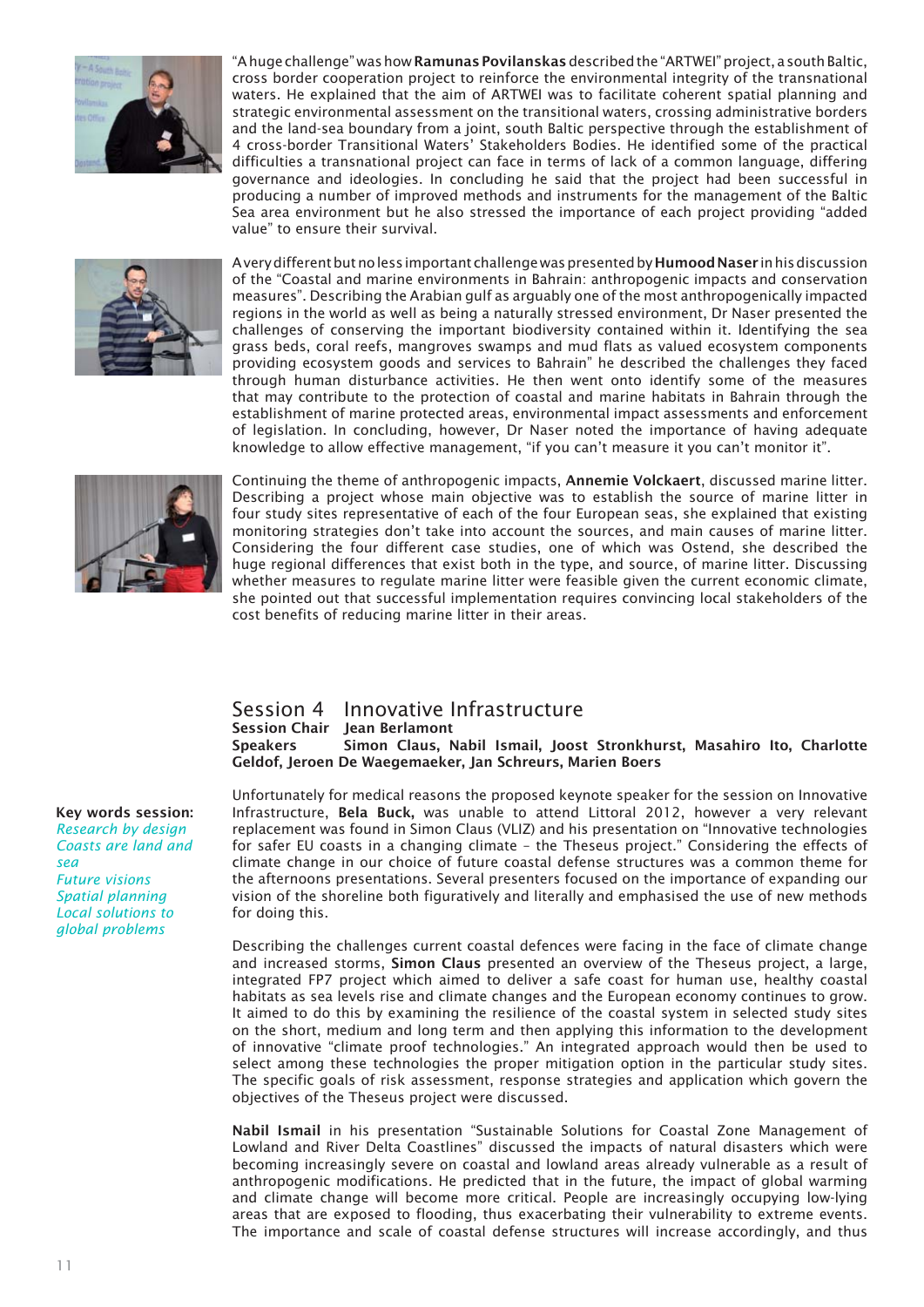potentially generating increasingly adverse environmental impacts. When asked whether we could hope to find a general strategy for coastal protection Profesor Ismail said that whilst some elements of a framework for managing coastal zones were generic, some also were site specific. Highlighting the costs involved and the many conflicts of interests he said the challenge was how well scientifically and legally you could do your job whilst also convincing local residents that this was in the best interests of their region.

In "Large scale nourishment strategy of the Dutch coast, a systems approach" John de Ronde provided a brief history of the coastal policy in the Netherlands with regards to managing the coast. Identifying the need to balance the issues of safety in the face of climate change with the various values and functions of the dune area he explained the current policy as being a "dynamic preservation" with sand nourishment being the main intervention procedure in attempts to "hold the line". Whilst the current policy had been considered to be successful in preserving the coastline he pointed out that, in terms of the actual sand balance of the Netherlands coastline, recent analyses had indicated a yearly deficit in active sand volume. As such an upscaling of the current sand nourishment volume will be required. Whilst various strategies to achieve this have been put forward he said it was now in the hands of the stakeholders and policy makers to make decisions.



An extremely stark picture of the very real importance of coastal safety was presented by Masahiro Ito in his examination of the protective effect of coastal levees against the megatsunami which occurred off the Pacific coast of Tohuko in 2011. Presenting a brief history of coastal restoration of the Tohoku Sanriku region in response to previous devastating tsunamis, he then examined the effects of coastal levees by comparing data from the Showa Sanriku Tsunami (1933) with the same data for the 2011 earthquake. Examining the number of fatalities occurring in relation to inundation height he was able to show that the existence of coastal levees had a great effect on saving lives by significantly reducing the inundation height required to result in equivalent fatality rates. He concluded by saying that both hard and soft measures must be considered together to achieve the greatest protective effect.

A leap of imagination was required to consider the future vision of managing the sea proposed by Nel Janssens and Charlotte Geldof in their presentation of "The Future Commons 2070" map. Identifying the sea as a "common-pool resource" coming under increasing pressure, but with large areas as yet ungoverned and so vulnerable, they presented a design based vision for "commonality" in maritime spatial planning. Noting that whilst to date planning processes had been based on scientific predictions based on probability she stressed that the time had come for "anticipative reflection" based on future possibilities and desirability to play a role in future planning. To achieve this they presented a "future commons map" (defining "commons" as resources that are owned in common or shared between or among communities or populations ) showing what may by 2070 have become a new EU "Southern North Sea" zone. In light of this they proposed a new governance regime for this "maritime commons" area and outlined a vision for the future of sustainable management of the sea and the coastal area.

Jeroen de Waegemaeker described using research by design as a method for exploring scenarios on climate responsive spatial adaptation on the Flemish coast as part of the CcASPAR project. Discussing which climate change impacts we need to adapt to he stressed that sea level rise was not the only consideration. Providing a critical review of Flemish adaptation plans he said the "hold the line strategy" could prove limiting in the long term and said other possible scenarios such as islands should be explored. In discussing the Vlakte van de Raan as a potential strategic site for island development he said that both climate impacts and socio-economic developments must be considered together. Reiterating the earlier words of Nabil Ismail, he said "we need big plans." Proposing "compartmentalization" as a framework for technical and spatial adaptation measures he said we needed to broaden our thinking on coastal defense from a "coastal line" to a "coastal zone" philosophy.

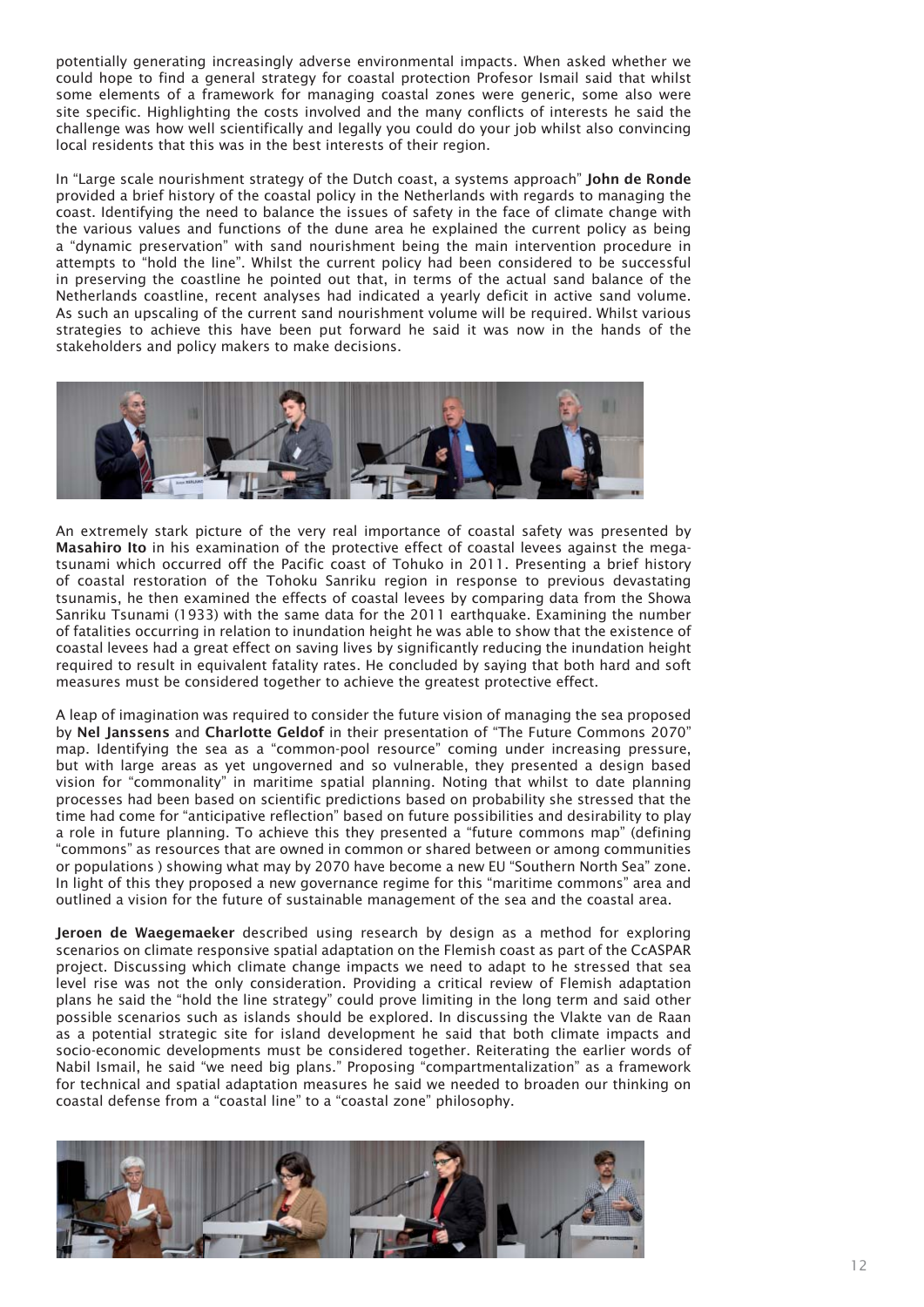

Jan Schreurs and Marc Martens discussed "Integrative coastal zone sustainability" Describing the coast as a highly adaptive but fragile system reaching its limit in terms of its self-organizing capacities they said a new and strong story was needed to allow continued adaptation. They went on to describe the most important challenges and opportunities for coastal zones and that we needed an ambitious vision of what our future coasts should be. To achieve this they stressed the need for design led thinking. Proposing research by design as a means of visualising our

future coasts but also as a means of seducing the stakeholders, they said it provided a means of testing important concepts such as spatial considerations, social implications and even institutional frameworks and financial requirements resulting in serendipity!



Marien Boers in his presentation on "Buildings and infrastructure on coastal dunes," discussed the ongoing debate between social pressures on our coasts, as desirable places to live and the safety challenges this presented particularly in the face of climate change. In discussing the need for legislative guidelines for buildings and infrastructures on the coasts, he said that any guidelines for building and infrastructure must take into account the local situation. Assessment tools were needed to predict the impact of flooding because there were various different impacts of a storm surge on buildings and infrastructure, and he proposed numerical models as a means of assessing our coastal safety. In attempts to develop guidelines on building and infrastructure he said the Dutch government were considering an international research programme which would involve sharing of; present national guidelines, field data and lessons learnt, lab data and development of numerical models, and international guidelines for buildings and infrastructure. In concluding he said coastal safety benefits from international research.

Interesting quotes mentioned during the session:

"Some futures can be predicted, others must be designed." Taeke de Jong, (1992)

"Make no little plans: they have no magic to stir men's blood and probably themselves will not be realized. Make big plans; aim high in hope and work, remembering that a noble, logical diagram once recorded will never die, but long after we are gone will be a living thing, asserting itself with ever growing insistency. Remember that our sons and daughters are going to do things that would stagger us. Let your watchword be order and your beacon beauty."- Daniel Hudson Burnham (1846-1912)

Workshop on Coastal Governance Delft University of Technology Chaired by Leon Hermans and Jill Slinger



The session on coastal governance chaired by Leon Hermans and Jill Slinger aimed to bring together a range of experiences in the area of coastal governance, around three key questions: Who are the main actors involved in coastal governance and how do they shape coastal governance jointly? What is the role played by technical and biophysical information in decision-making processes? And, given that coastal governance evolves and that insights and priorities change over time, what role does learning play in informing governance?

Five papers that addressed these questions were presented and discussed, covering a range of topics, from the use of information in transnational estuary management in Europe (Marcel Taal), collaboration supported by science in local estuary management in South Africa (Susan Taaljard), making technical information available to support national coastal policy implementation in the Netherlands (Gemma Ramaekers), a cross-comparison that included governance aspects in ten major deltas in the world (Tom Bucx and Marcel Marchand), and a framework for linking systems and actors to understand policy evolution through a game theory lens (Jill Slinger).

The key insights from this discussion were the following:

- Governance is different from government. It is broader than government only, because it also including a range of non-governmental actors. This means that interests, and coalitions of actors around these interests, are not the same as the main government players involved in the official decision-making procedures.
- Governance is different from institutions. Institutions are the habitual ways that actors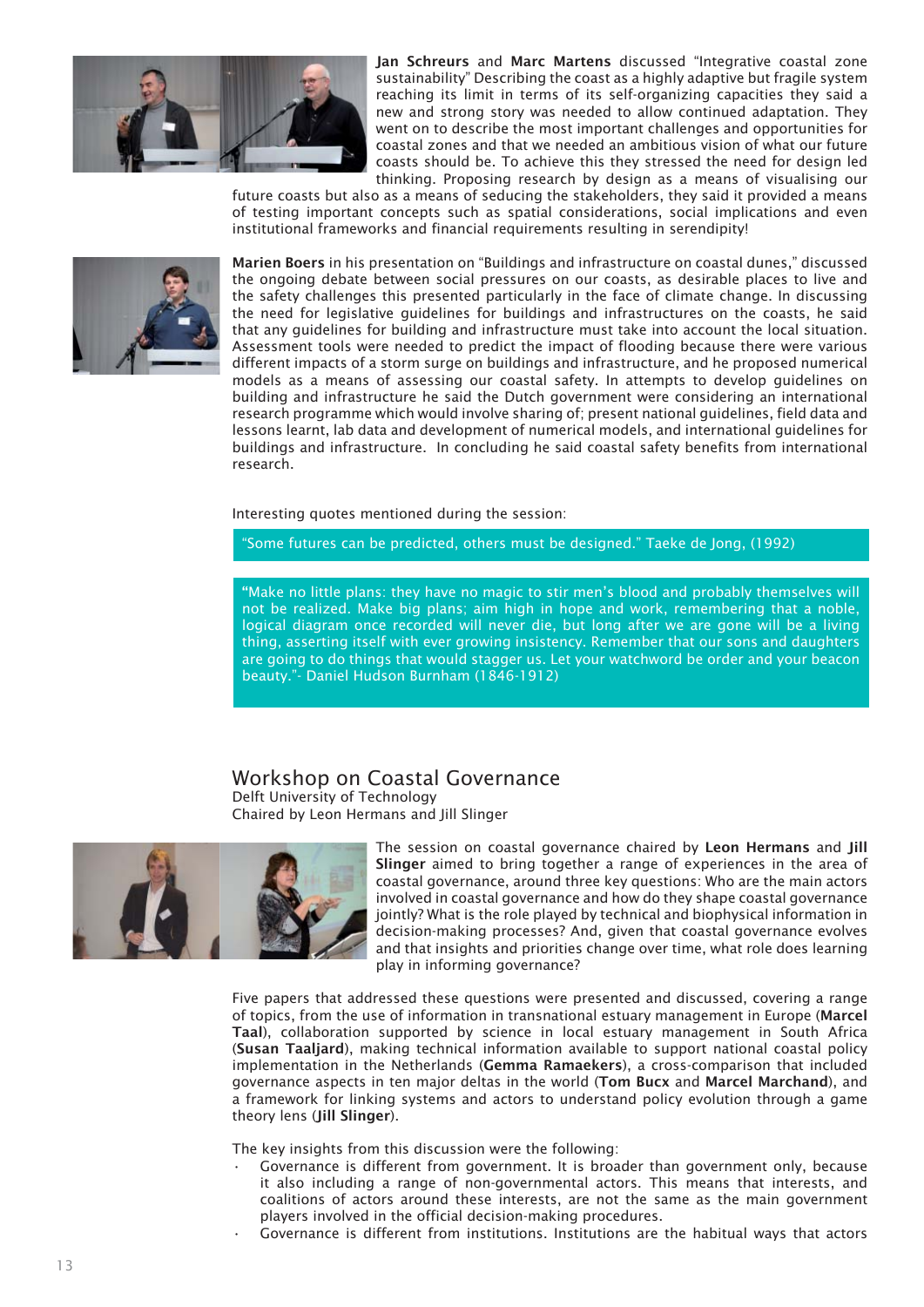deal with each other, including both formal and informal rules and procedures.

- Getting a grip on governance involves learning within the system over time. It is helped by science, which both enables learning but also collaboration across actor coalitions with diverging interests. This could be at the local level, as in the case of Great Brak in South Africa, but also at the transnational level, as in the case of the Scheldt estuary between Flanders and the Netherlands.
- Actors in governance processes are motivated by their underlying interests. These may be expressed as goals in specific processes, but derive from longer term values and interests. This means that actors whose interests are directly and visible affected are likely to become active in a decision-making process. Including, and representing, the full range of actors and their interests often requires a time horizon and scope beyond that of any single project.
- Governance is complex. Technical information can help actors manoeuver in this space, but inevitably questions will arise, or demands on the infrastructure will change, requiring information that was not collected nor considered relevant earlier or might be considered sensitive. E.g., information on financial aspects, learning by international crosscomparisons, changed needs in water from a dam, altered flooding standards, altered beach nourishment procedures, or increases in upstream tidal range.
- Game theory provides a useful lens for looking reflectively at linked actor-system decisionmaking processes over a longer time, and learning from the key elements that drive these.

To summarize, governance is the process of navigating between government and institutions, between multiple procedures, and between multiple actors. The need for techniques and tools for this was also expressed by a workshop participant who is a member of the provincial government.



## Workshop on Sustainability:

Session 2b "Measuring sustainability: the Sustain project" Chaired by Patrycja Czerniak



The session addressed the issue of measuring sustainability in the scope of the ERDF-funded Interreg IVC project SUSTAIN. In this session four invited speakers explained and illustrated the innovative use of the policy tool set, developed within the project, for the measurement of sustainability in coastal regions and municipalities from across Europe. Maria Ferreira introduced the SUSTAIN project with its objectives and legacy and Xenia Loizidou explained the methodology behind the developement within the project policy tool: Decyde-for-

Sustainability with its scoring methodology. Also the experiences and good practices towards the improvement of policies at local and regional level from Germany and The Netherlands were presented. Gerald Schernewski shared the local experience from Germany, based on the scoring exercise in assessing the sustainability performance and lessons learned from the SUSTAIN partnership; Hans Heupink described the relevance of sustainability aspects on a regional scale in Province Zuid-Holland in The Netherlands.

Rationale: By definition, 'sustainable development' means that the needs of the present generation should be met without compromising the ability of future generations to meet their own needs. Increasingly, humankind is attempting to move towards a sustainable future. However, communities do not have a means of adequately measuring whether they are reaching their sustainability goals or not. Within coastal zones, there are many hundreds of indicators which purport to give information about sustainability but, in reality, none of them do so effectively – because that is not their purpose – as they are state-of-the-coast indicators. Many of them are very specific and many measure parameters which are beyond the sphere of influence of regional/local authorities.

With the objective to develop a policy tool to support the self-assessment and to determine whether an Authority is moving towards a sustainable end-point, the Interreg IVC Programme co-funded pan-European project SUSTAIN (2009-2012). The project comprises 12 EU partners, including 8 local/regional Authorities, 3 institutes, and 1 NGO – EUCC which leads the project.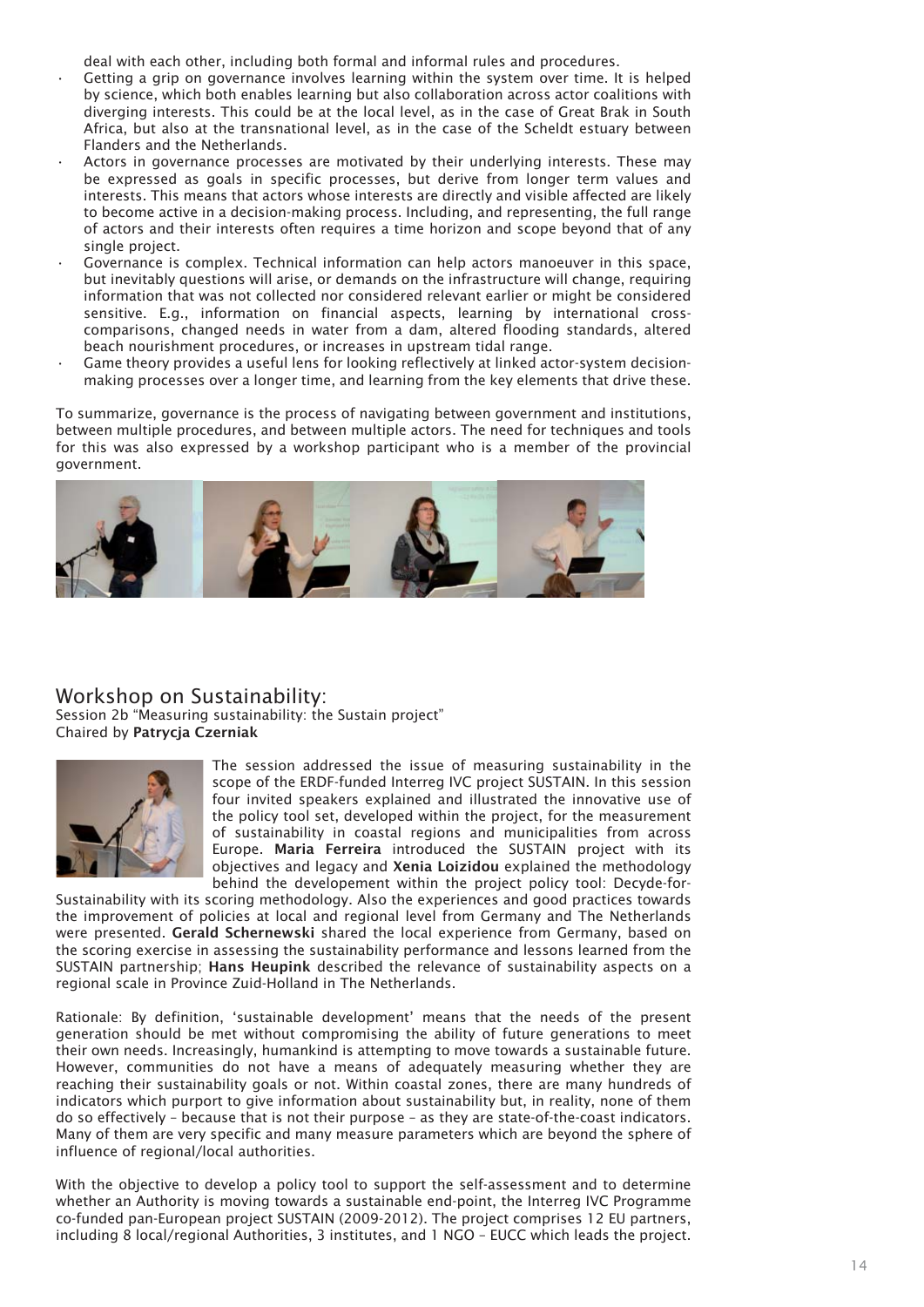The European partnership has developed a scoring of sustainability indicators for local and regional authorities, which offers a process and method to evaluate authorities' sustainability performance for the purpose of improving the sustainable development and management of coastal zones.

The Indicator Set is based on indicators that are generally already in common usage and ones that, according to EU legislation, should be regularly monitored. SUSTAIN offers two sets of Indicators differing from the more traditional approach of applying a fixed, standard indicator set.: (1) CORE indicators which should be used at all times where relevant data is available. They are considered to cover essential aspects of coastal sustainability; (2) OPTIONAL indicators which reflect local/regional specificities and which can be implemented and adjusted according to the local/regional circumstances. These indicators have been robustly selected using three criteria: a) relevance to sustainability, b) availability of data, and c) ability to be scored. They represent the four pillars of sustainability: governance, environmental quality, economics and social well-being. The novel approach has been to apply a checklist to measure Governance.

The indicator data is fed into the policy-tool DeCyDe-for-Sustainability. DeCyDe-for-Sustainability is a user-friendly, spreadsheet-based, self-assessment, decision-support tool which gives a numerical value to individual indicators. It is an approach which is in line with the trend of public policies to move from a purely conceptual and theoretical view to a more pragmatic approach, based upon observed data. DeCyDe-for-Sustainability integrates logical processes with established scientific and local knowledge, data and experience. It also enables a high degree of participation by interested stakeholders to incorporate their views, evaluations and perspectives in the process. An indicator-based methodology allows a numerical value to be attributed to the efforts of authorities to determine if they were reaching their strategic sustainability goals. The scoring of each indicator is achieved through a given ranges of values. The "scoring through ranges" approach converts state-of-the-coast indicators into sustainability indicators. The ranges of values are mainly defined by EU Directives and when these do not cover the specific parameters, limits provided by International Bodies are used. National and local regulations are also considered.

With this tool, decision makers can predict how the existing situation can be changed. They can evaluate and assess a large range of actions within different policy options. It supports the self-assessment and to determine whether an authority is moving towards a sustainable end-point. It can be used to monitor progress in sustainability effort, but not for comparison between regions (unless the same set of indicators is used). With this tool, decision makers can predict how the existing situation can be changed, evaluate and assess a large range of actions within different policy options. Collecting the relevant data for each indicator is essential, however, the lack of data is minimised since the developed policy tool is flexible and robust enough to cope with less-than-perfect or absent data.

The SUSTAIN policy-tool provides an important management tool that ensures that integrated management of Europe's coastal areas will be sustainable in a long term. The tool respects the time limitations of policy-makers and other stakeholders. It is also highly sensitive and robust in assessing different options and impacts of decisions while allowing for flexibility and adaptive management.

The SUSTAIN policy-tool has been tested by 12 local and regional authorities in Europe, which faced challenges and they learned from this experience. This exercise further served as an evaluation of the developed tool, which is now ready to be used and can be applicable to all 22 coastal states of the European Union.

The project has produced several documents on measuring/scoring/improving/transferring coastal sustainability in the form of guides and reports, which are available in 10 EU languages. They were distributed at LITTORAL and they can be downloaded from the SUSTAIN website: http://www.sustain-eu.net/.

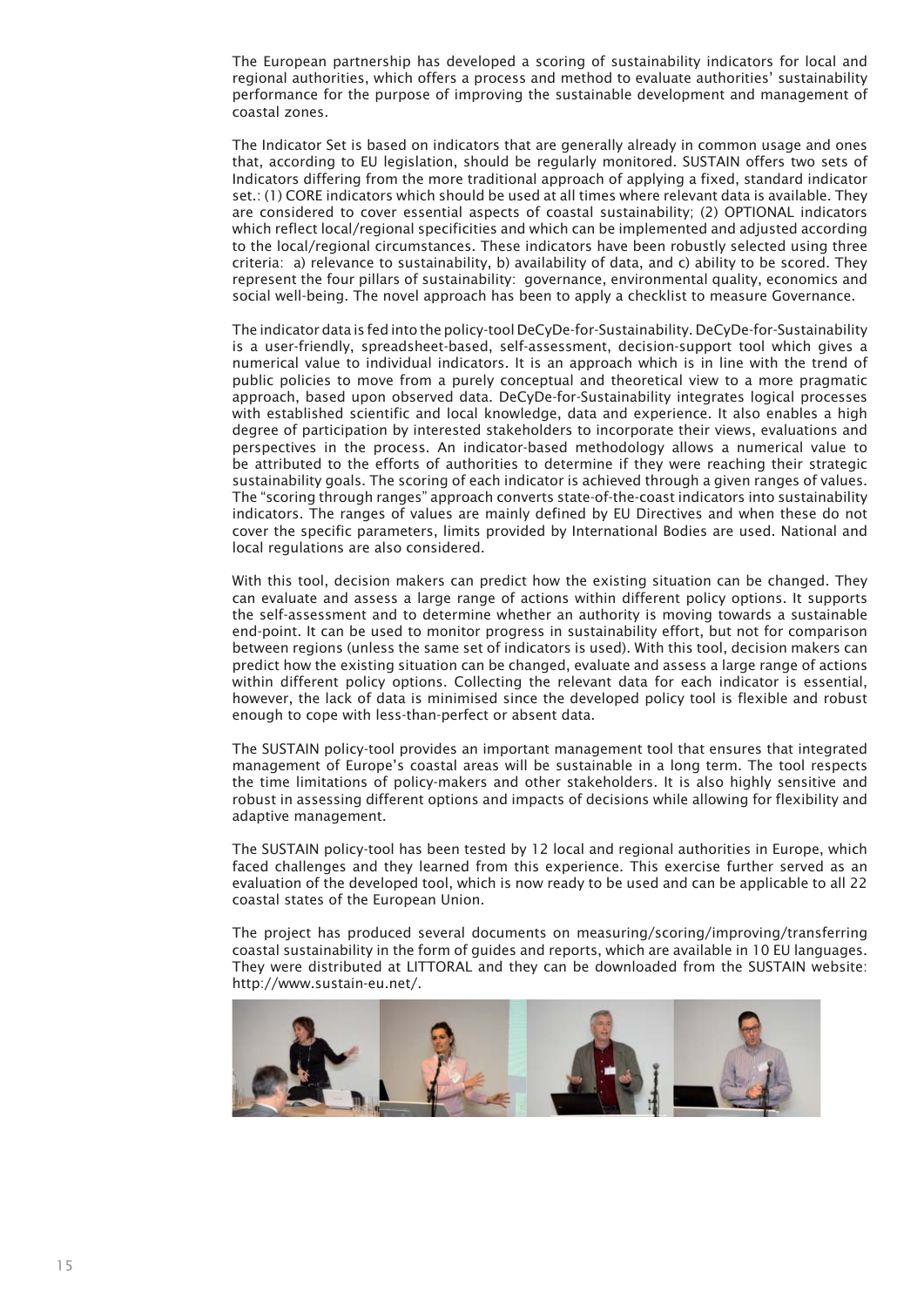# Workshop on Climate of Coastal Cooperation

In presenting the feedback of the workshop on Climate of Coastal Cooperation, Maria Ferreira described it as a very intensive, instructive and enlightening session. The rationale behind this workshop was that the preparation of innovative, resilient, no-regret adaptive options should involve young professionals at an early stage through familiarising them with the concepts and tools of ICZM .

The aim of the workshop was to present an integrated coastal zone management framework for three practical cases using holistic frames and integrated GIS based spatial planning tools, as demonstrated in "Climate of Coastal Cooperation."

## The Case Studies

- The Belgian Coast presented by students of Catholic University College Brugges- Ostend.
- Vlissingen presented by students from the Delta academy, UAS Vlissingen.
- The Wadden Sea presented by students of Van Hall-Larenstein University of Applied Sciences, Leeuwarden.

The main outcomes and lessons learned were identified.

## Key Outcomes

- Stakeholders must be involved and should be better informed in the project set up stage.
- Teams should avoid providing information that can raise fear and uncertainty and the project plan should include a dedicated communication stakeholder engagement plan
- Issues such as tourism and building with nature should be included in the project plan. Teams should avoid presenting unrealistic solutions.

Reviewing the project process it was considered to be a very innovative approach and provided "an eye-opener" for your local situation. Although all participating in the same process there were clear differences in the way teams addressed and developed the projects in Belgium, the Netherlands and provided ground for future development.

Areas for Improvement

- Results of models and projects should be validated by and with professionals. Goals must be well identified and communicated. Opportunities for exchanges between students and scientists / experts should be enhanced. Mixing the groups of students from different universities to address one practical case would be an interesting experiment.
- Towards the Establishment of a Young Professionals Coastal Community.
- Working together to exchange knowledge on impacts and solutions from experts. Develop challenging training programmes with appealing fieldwork guided by experts, for Universities with Universities. Establish a communication platform and the extension of activities to other universities and countries based on present experience. Set up a core group of mentors and experts.

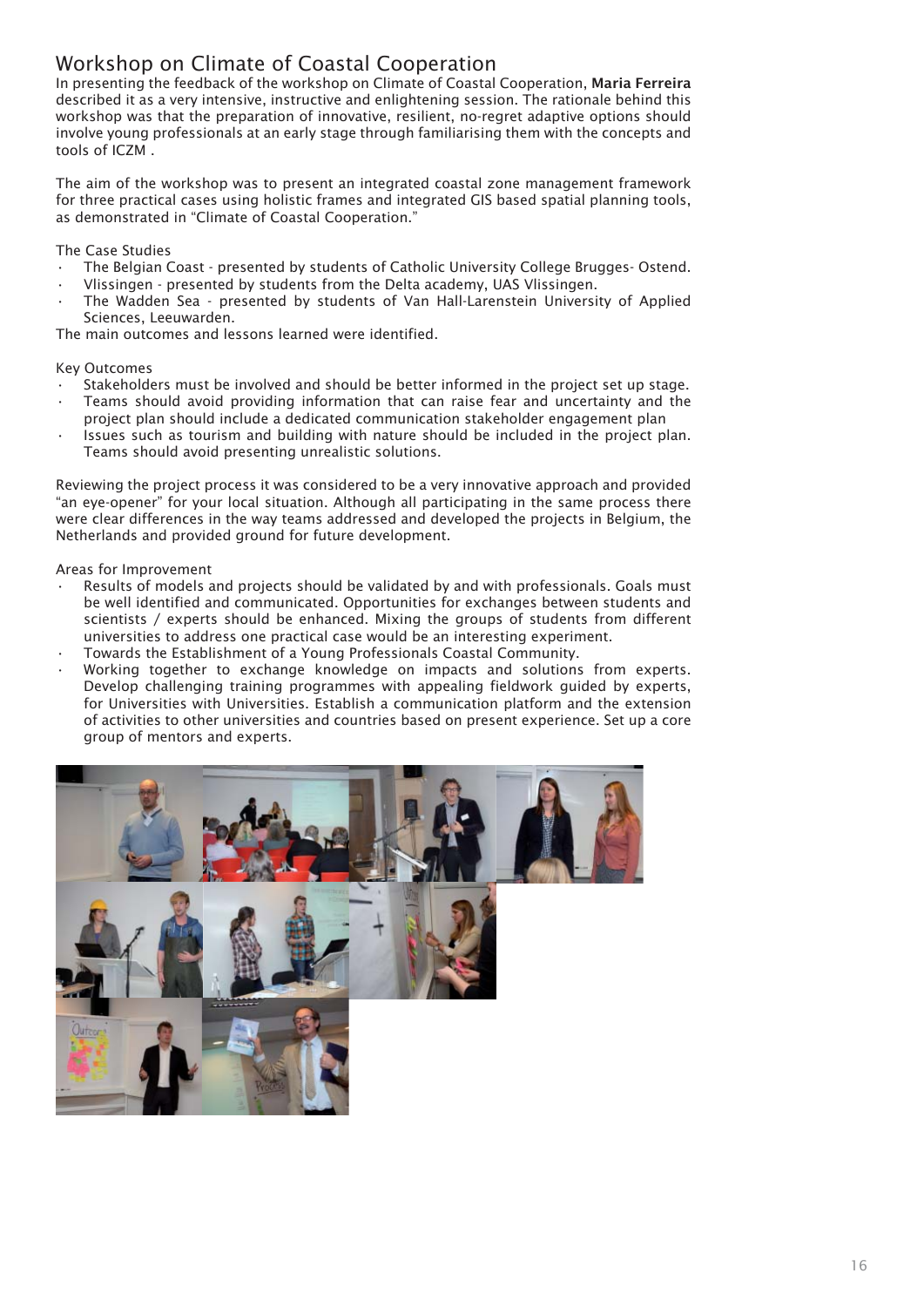# Closing Plenary session

Introducing the plenary session Kathy Belpaeme regretted that the Littoral 2012 conference was coming to an end but promised a closing session of fascinating speakers. She remarked that she was delighted to be able to introduce the Flemish Minister for Mobility and Public Works Hilde Crevits.



To open the plenary closing session of Littoral 2012 Minister Crevits described the Littoral conferences as providing a unique forum for scientists, policy makers and local stakeholders to come together to discuss ICZM. Describing Ostend as a unique place on the Flemish coast she described the construction of the new dyke and the multipurpose functions it now supports as an excellent example of integrated cooperation. Discussing the challenges faced by the coasts as being; climate change, their role as gateway to the maritime world and the increasing pressure of tourism, she said that only by working together and focusing on the sustainable development of the coasts could their future be secured. Recognising that this was not always practical or feasible due to differing sectoral influences, she highlighted the collaborative efforts of the Flemish government, the province of West-Flanders, the federal government and Flanders Marine Institute towards the establishment and maintenance of the Coordination Centre of Integrated Coastal Zone Management. She said the key to its success was advanced planning and consideration and inclusion of various actors so that a structure had been achieved which could offer a platform for consultation on, and integration of, coastal policy. Outlining the Flemish governments master plan and key objectives for 2050, she said they could not achieve this alone, but instead required the input of all stakeholders, as well

as integration at a European level. She welcomed the new instruments of ICZM and MSP and said Flanders looked forward to the approach Europe would take in their implementation. She concluded by saying that by "anchoring through policy" we could avoid past mistakes and work collaboratively on developing a joint policy vision for the coasts which had at its centre "sustainability" and which embraced all sectors.

Hilde Crevits: "the key to its success was advanced planning and consideration and inclusion of various actors so that a structure had been achieved which could offer a platform for consultation on, and integration of, coastal policy"



One of the leading representatives of the coastal and maritime construction industry in Europe, Marc Stordiau, C.E.O. Rent-a-Port and former CEO of the Belgian-based dredging and marine engineering company DEME, provided the audience of Littoral with a unique maritime industry perspective in his presentation "Future developments in coastal design". Reviewing the dredging industry over the last 30years he noted that of the 27 dredging companies in existence in the early eighties only four had survived. The key to their survival had been their multidisciplinary approach which allowed them to adapt and exploit new areas for growth. No industry which had focused solely on dredging had survived. He described the next generation of dredging companies as being multi-functional marine builders, providing services for soil cleaning, platforms for lifting, deep sea protection of pipelines, erection of turbines and dyke building and said that Europe had a niche market in this area.



A very unique presentation on the theme of "Culture and coastal transitions" was provided by Jacqueline Heerema, a conceptual artist and founding director and curator of Satellietgroep. Satellietgroep was founded, she said, to bring a cultural perspective to coastal protection. She then went on to consider some of the discussion points from earlier sessions from a different perspective. For example in considering the "sand engine" as a means of nourishing the coastline she pointed out that bringing sand from the deep sea, previously a tundra region, brought with it fossils. Considering coastal defences and safety she showed a brief documentary film on one man's experience of the great flood in the southern part of the Netherlands in 1953. She explained that Satellietgroep supports an embedded, research based, artist-in-residence scheme which encourages artists and scientists to jointly develop and present research articulating a cultural, innovative and sustainable significance of the sea and its coasts by doing in situ research and engaging with local communities, local experts and international networks. Their main aim was to raise awareness of coastal transitions amongst the general public and relevant professional groups. In concluding she said we had to keep thinking of ways to survive in the low countries and that art could provide a medium whereby local knowledge could be exchanged with global experts.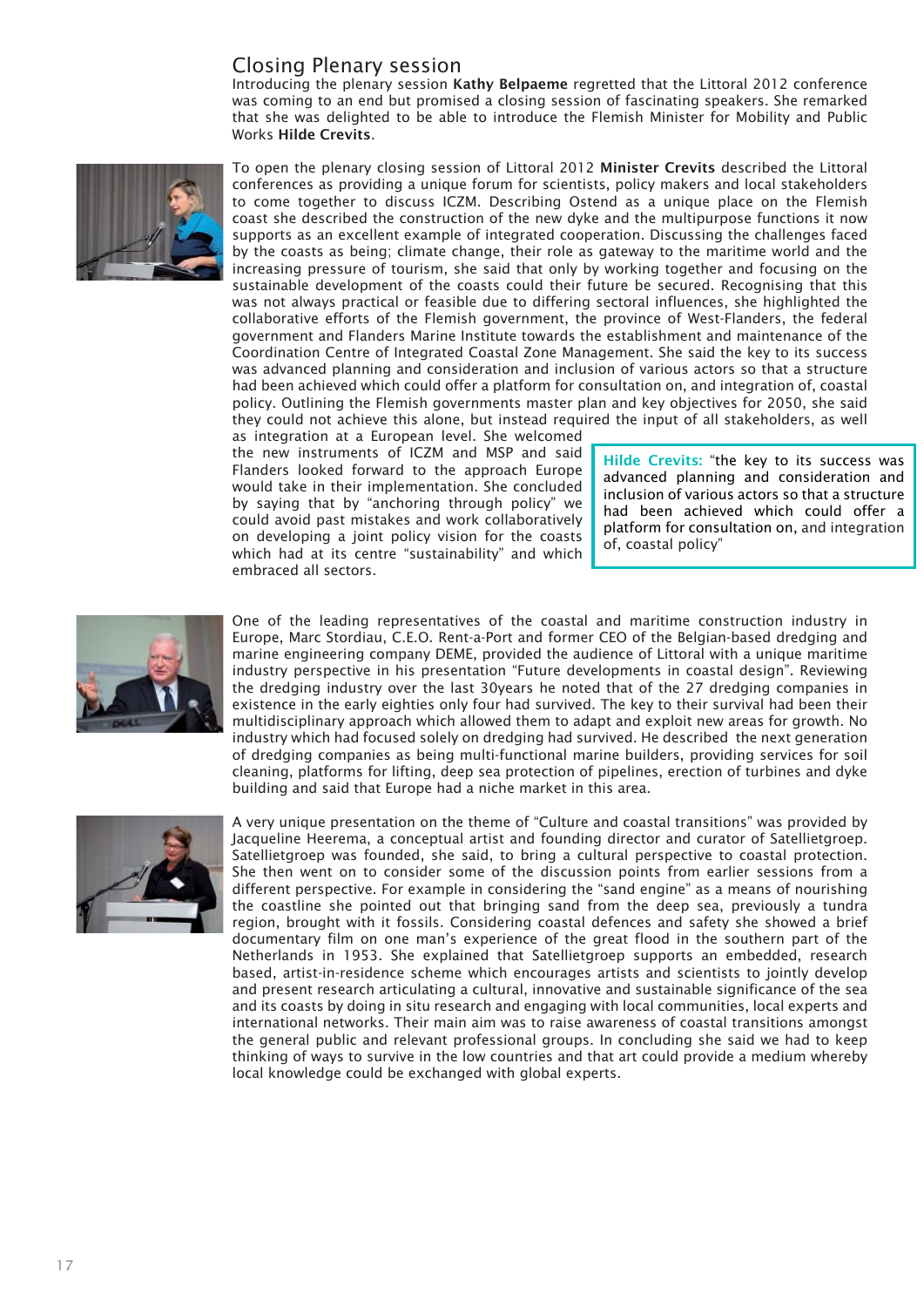

The closing words of the Littoral 2012 were given by Tina Mertens, on behalf of Jan Mees. Director of the Flanders Marine Institute. Beginning by reiterating the words of Minister Vande Lanotte that Ostend provided an ideal location to host Littoral 2012, she said that despite being the smallest coastal strip in Europe the intensively used Flemish coastline provides a unique pilot study to examine the principles of ICZM. Highlighting the key messages from the conference as being; cooperation and participation, common understanding and use of a common language, use of simple clear and locally relevant messages, the need for scientific data and local knowledge to tackle uncertainties, the role of stakeholder involvement, taking an integrated and holistic approach, focusing on land/sea interaction, putting ICZM into practice through case studies, building with nature, strategic long term planning, need for a legally binding ICZM process and knowledge as a key factor in decision making, she said that all eight principles of ICZM were integrated in these key messages. Finally in concluding she paraphrased the words of Mr Hendrik Oosterveld and said that "together we can do more".

The last words of Littoral 2012 went to Mike Mannaart who made a presentation to Kathy Belpaeme and Hannelore Maelfait. Literally "taking off his hat to them" he thanked them on behalf of all concerned for their huge efforts in organising Littoral 2012.

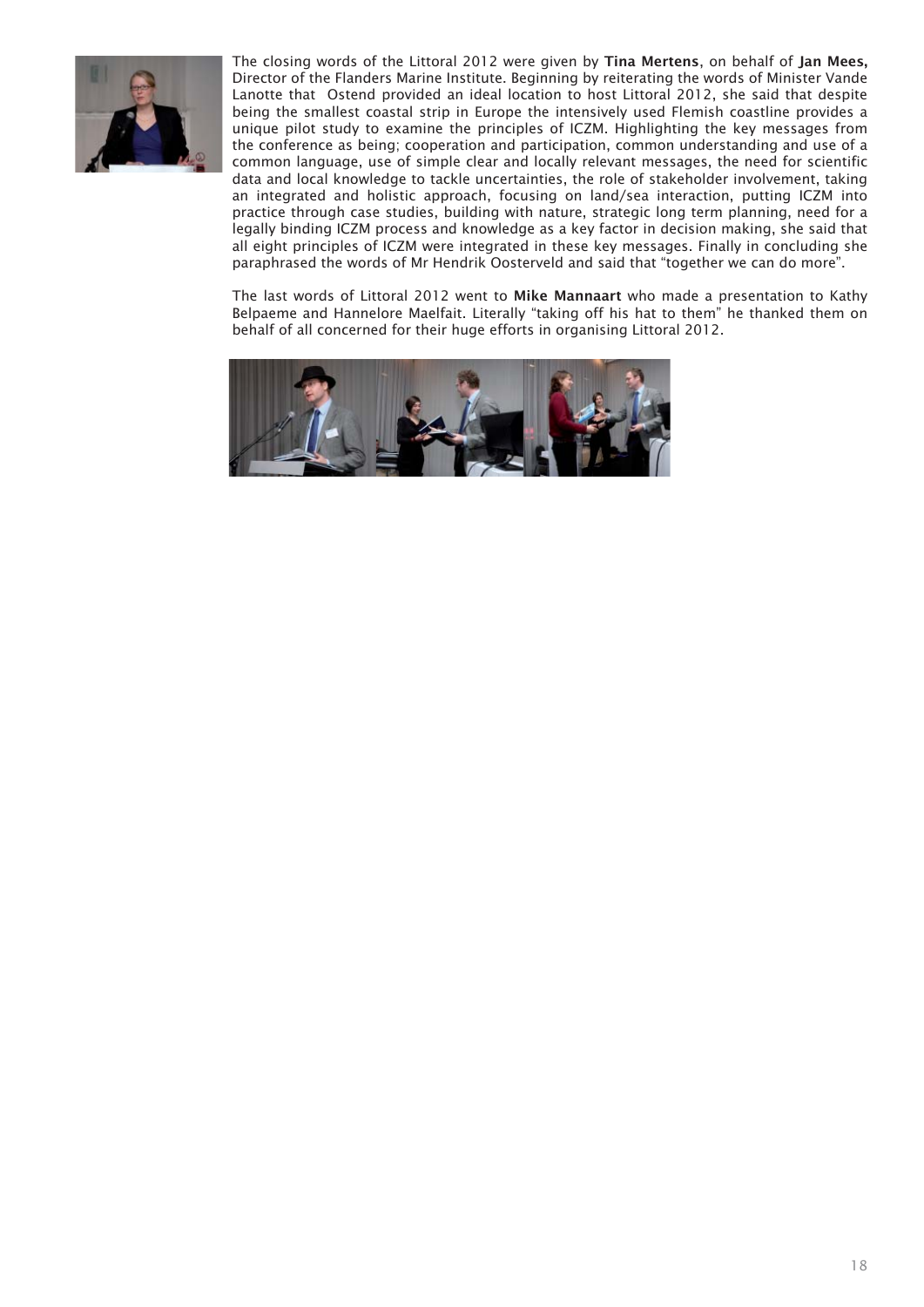# Excursions

A consistent feature of the Littoral series of conferences are the excursions and Littoral 2012 maintained this tradition by organizing three excursions to unique areas on Belgium's coastline; the Yser Estuary, the Zwin nature reserve and the port of Zeebrugge. A fourth proposed excursions to the windfarms off the Belgian coast had to be cancelled due to inclement weather. In her keynote address Minister Crevits wished all a "fascinating voyage of discovery" to these areas each of which, she said, showed the results that could be achieved by the integrated management between relevant departments and sectors.

#### The estuary of the Yser: a site in transition

This unique piece of nature reserve is located at Nieuwpoort, on the right bank of the estuary of the river Yser. The ecosystem with mudflats and salt marshes has been restored to a more natural reserve over the last few years. In 1996 Ghent University, together with INBO worked out a nature restoration plan, and all Navy buildings and road that were located in this reserve were removed in the period between 1999 and 2003. Over the last few years it has become clear that the efforts were not in vain as the measures put in place have seen the restoration of nature in this area over the last decade. The reserve is now internationally reknowned for its high recreational value. The visions and different projects that made this change possible were explained by experts in the field of spatial planning, coastal defense and tourism during this excursion.



#### The Zwin: a Cross-border cooperation

The Zwin is a nature reserve on the North Sea coast, on the Belgian-Dutch border. The reserve consists of mudflats and salt marshes embraced by dunes and polders which are all part of the Natura 2000 – network. Over the course of time, humans had clearly left their traces in this region. With the help of European funding effects of the historical damage have been repaired and the area restored. Today's nature reserve was founded in 1952 and covers an area of 1.58 square kilometers. It is famous for its large variety of salt-resistant flora, such as Sea lavender and is extremely popular with bird watchers. There is a small zoo with some major domestic birds and it is one of the few places in Belgium with a population of white storks. The crossborder cooperation between Belgium and Holland aims to give this nature reserve the attention it deserves.



#### Port of Zeebrugge: impact of an evolution, reaction of the environment

In the last 20 years Zeebrugge has become a multifaceted port that handles a wide range of trades: unit loads (trailers and containers), new cars, conventional general cargo, 'high & heavy' cargoes, dry and liquid bulk cargoes and natural gas. From a purely transit port Zeebrugge has gradually evolved into a centre for European distribution. This evolution has had a very large impact on the local community, on the landscape, the coastal zone and the environment. This influence will only increase in the future and precautions must be taken now. In particular with regard to harbor accessibility new possibilities must be explored. Where the focus is now mainly on expanding the accessibility by land, we have to consider expanding the accessibility by sea as well. Within this excursion all the different possibilities for creating better access to this rapidly growing harbor were examined.

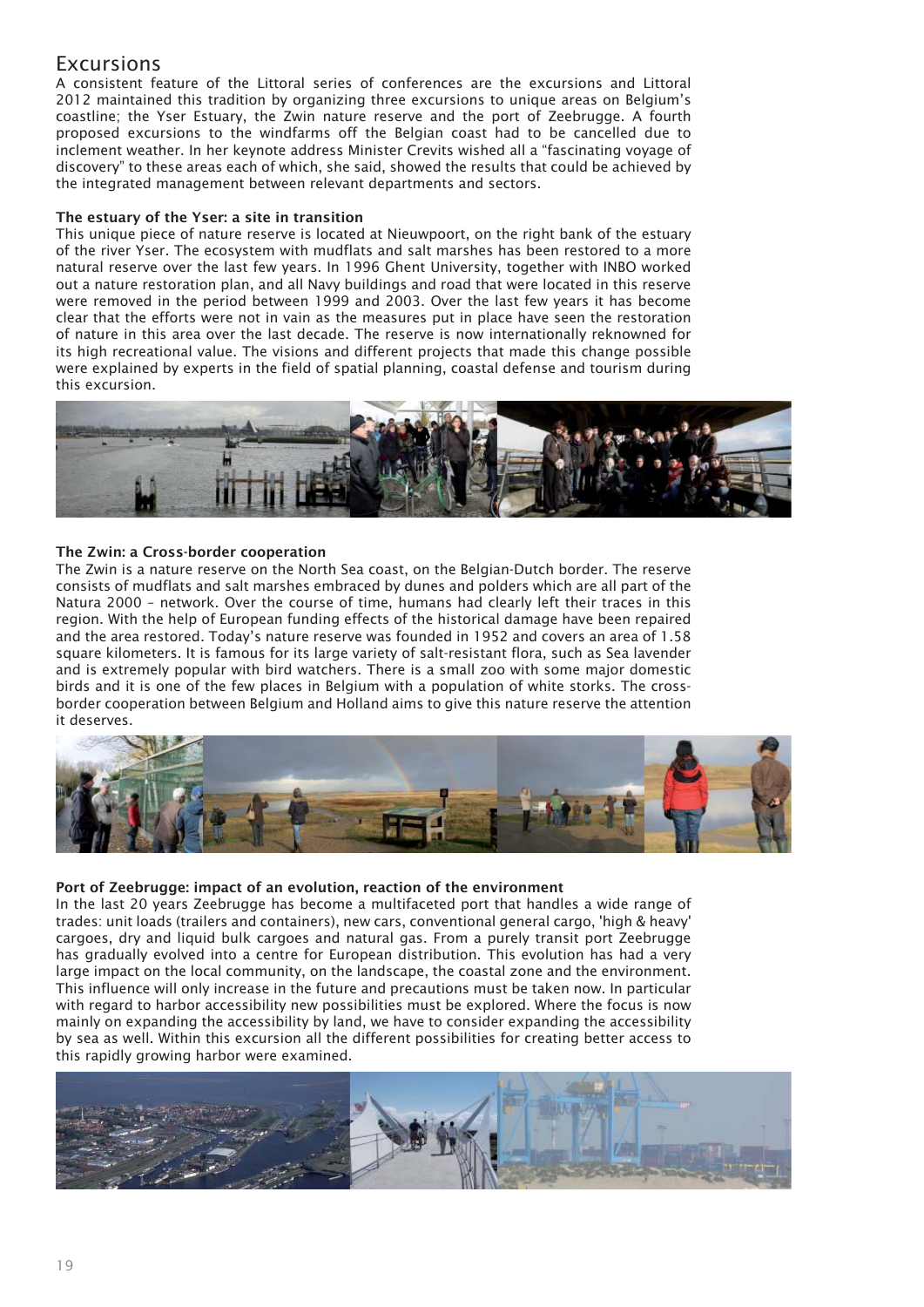

## Scientific committee



## Chair Prof. dr. Jan Mees

Director of Flanders Marine Institute

Since September 1999, Jan Mees has been the director of the Flanders Marine Institute (VLIZ). This institution for marine & coastal research & management is the coordination platform for all marine related scientific research in Flanders. Besides his main job at the Flanders Marine Institute, Jan Mees is also visiting Professor at Ghent University.



#### Honorary chair Prof. dr. Johan Vande Lanotte

Deputy Prime Minister of Belgium, Minister of Economy, Consumer Affairs and the North Sea. Former president of EUCC. As Belgian minister of the North Sea, Johan Vande Lanotte is involved in many marine and maritime related projects. Johan Vande Lanotte is also Professor at Ghent University.

#### Members

Albert Salman – EUCC Alberto Basset – EUCC Italy Pierpaolo Campostrini – EUCC Italy Prof. Dr. Jean Berlamont - KUL Prof. Dr. Josianne Stottrup - DTU Jean-Louis Herrier - Agentschap Natuur en Bos Dr. Toon Verwaest - Flanders Hydraulics Research Dr. Alain Pickaver - EUCC Hendrik Oosterveld - Vereniging Kust en Zee Dr. Gerald Schernewski – EUCC Germany Prof. Dr. Frank Maes - UGent Prof. Dr. Peter Burbridge - University of Newcastle Prof. Dr. Eckhart Kuijken - UGent Prof. Dr. Julien De Rouck - UGent Dr. Rob Steijn - Arcadis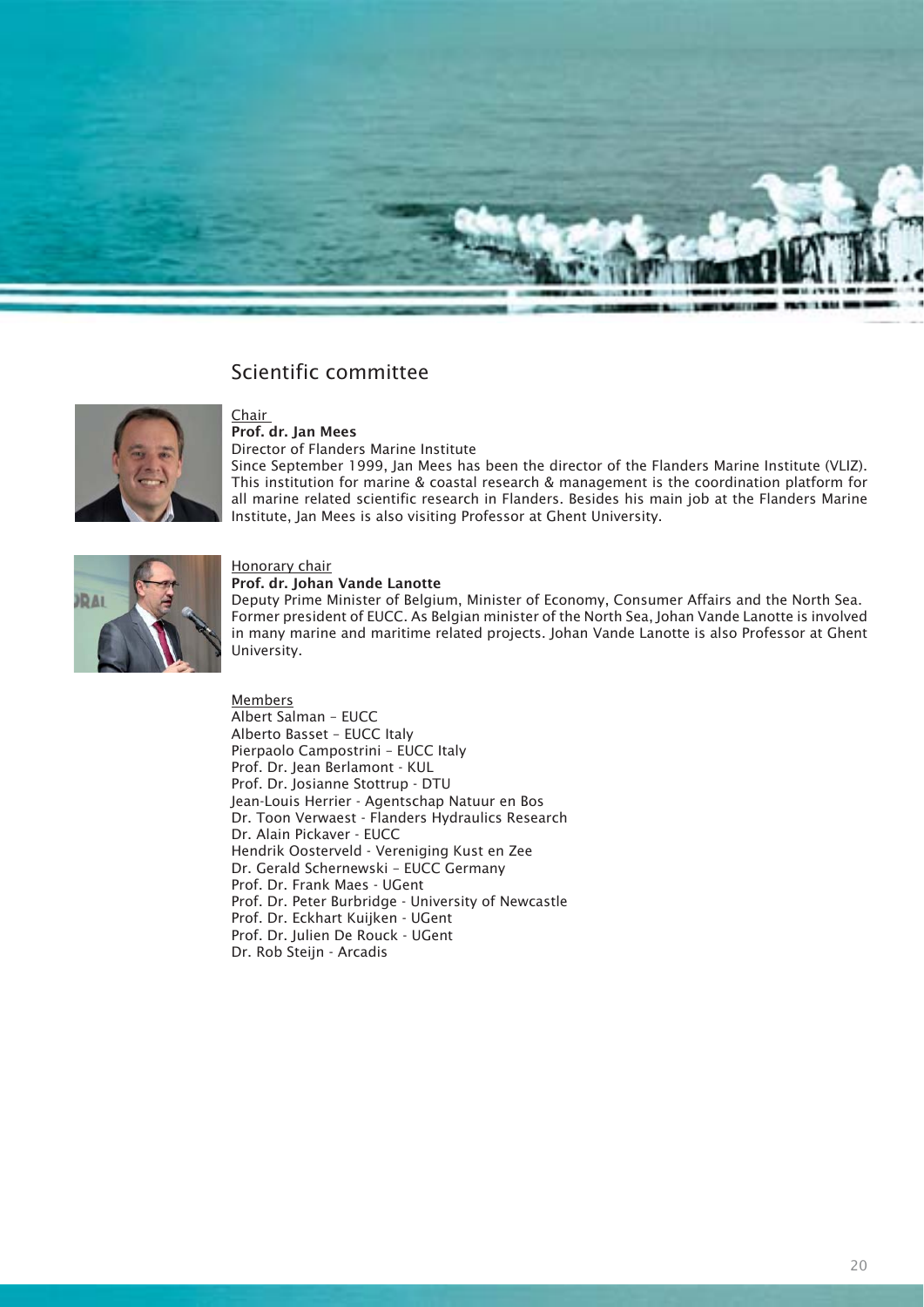

## Organising committee



## Organising Chair: Kathy Belpaeme

Coordinator at CDK (Coördinatiepunt Duurzaam Kustbeheer)

As head of the Co-ordination Centre for Integrated Coastal Zone Management (ICZM), Kathy Belpaeme deals with a diversity of tasks implementing the European Recommendation on ICZM. The tasks are very diverse, ranging from follow-up of European developments concerning the coast to coordinating coastal policy actions. In 2004, Kathy Belpaeme was responsible for drawing up the Coastal Atlas for the Belgian Coast. In 2005 she was responsible for supervising the establishment of the on-line version.

Coordination Centre for Integrated Coastal Zone Management InnovOcean Site, Wandelaarkaai 7 8400 Ostend www.kustbeheer.be

Flanders Marine Institute – VLIZ InnovOcean Site, Wanderlaarkaai 7 8400 Ostend www.vliz.be

#### eCOAST Marine Research

Esplanadestraat 1 8400 Ostend www.ecoast.be

**EUCC** P.O. Box 11232 2301 EE Leiden The Netherlands www.eucc.net

Agentschap voor Natuur en Bos Koning Albert II-laan 20 1000 Brussel www.natuurenbos.be

#### Agentschap voor Maritieme Dienstverlening en Kust, Afdeling kust Vrijhavenstraat 3 8400 Ostend www.afdelingkust.be

#### FOD Volksgezondheid, Veiligheid van de Voedselketen en Leefmilieu DG Leefmilieu, Sectie Marien Milieu, Victor Hortaplein 40, bus 10 1060 Brussel www.health.belgium.be

UNESCO/IOC Project Office for IODE Wandelaarkaai 7 8400 Ostend

Belgium www.iode.org

#### Marine Board (ESF)

InnovOcean Site, Wandelaarkaai 7 8400 Ostend, Belgium www.marineboard.eu

#### Provincie West-Vlaanderen

Provinciehuis Boeverbos, Koning Leopold III-laan 41, 8200 Sint-Andries www.west-vlaanderen.be

## Stad Oostende

Vindictivelaan 1 8400 Ostend www.Ostend.be